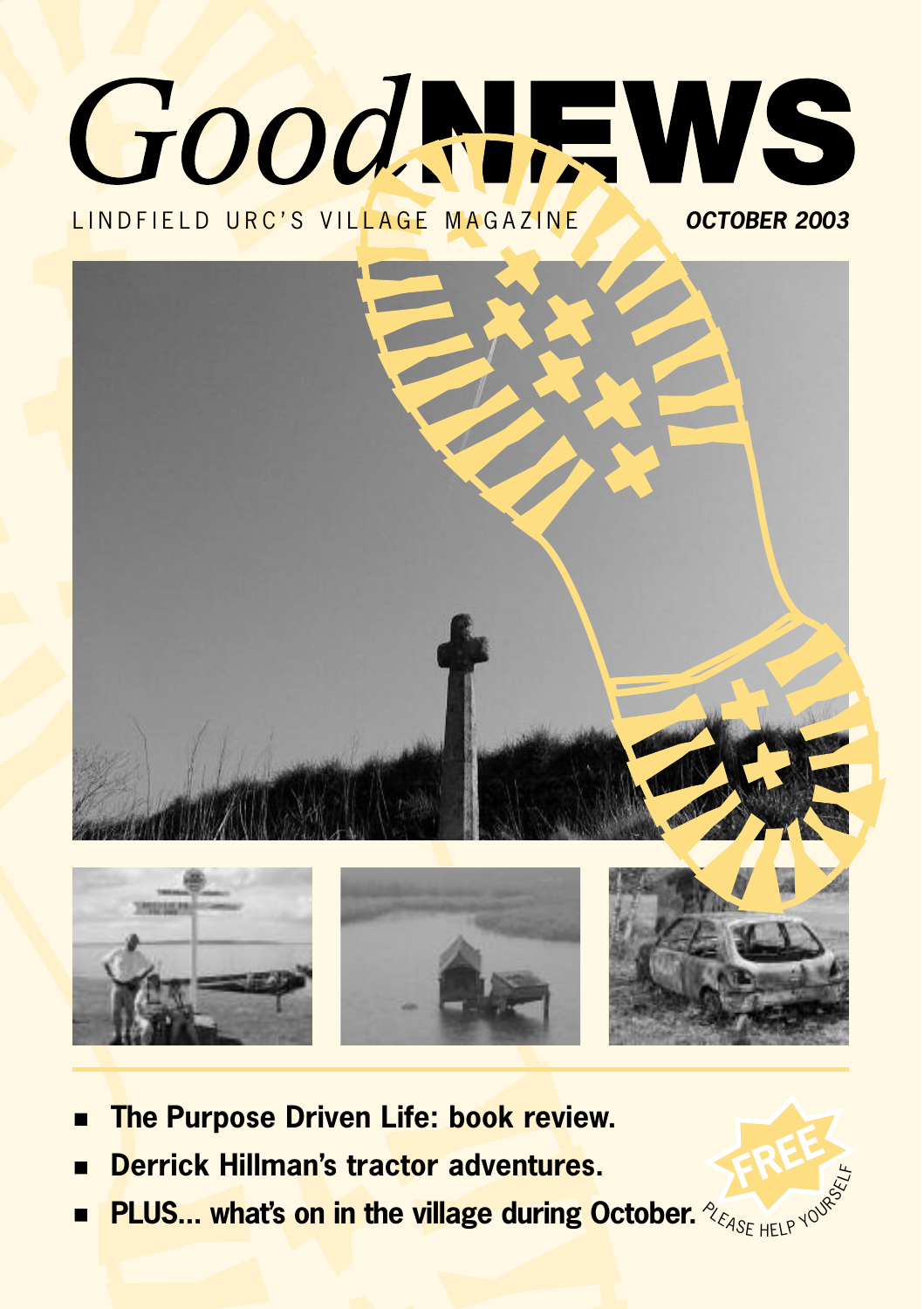## Who are we serving?



**I music and work of Bob have always admired the Dylan. So I was struck by the title of a newly released CD "Gotta Serve Somebody – The Gospel Songs of Bob Dylan". I am very familiar with the song and was intrigued as to why this title, from among many, had been given to the collection of gospel songs. Wasn't the gospel stomper "Saved", now sung in many churches, a better choice?**

On reflection I realised that the title does hit the mark. Part of the song goes, "You may serve the devil or you may serve the Lord but you've gotta serve somebody". Dylan, always an acute social observer, is getting into the area of worship here. Whether we consciously realise it or not, all of us serve, follow or worship somebody or something. We don't live our life in a vacuum. We will get our life values from somewhere.

Where is your heart? What or whom do you follow and serve? At the heart of our Reformed faith, The Westminster Catechism says, "Man's chief end is to glorify God and enjoy him forever". In other words we are created to worship. It's part of our very make up as human beings. And if we do not worship our Creator, the God and Father of our Lord Jesus Christ, we will surely worship something and follow a particular life style, e.g. a football team, a pop idol or even a car.

The Christian writer C. S. Lewis pointed out that those who do not worship God live impoverished lives; their souls are unhealthy because the soul is designed to function best when it is in touch with its Creator – when it reaches out to Him in an attitude of praise and worship. There can be no real life in the soul, no completeness in the personality if true worship of God is absent. To worship God in spirit and in truth is 'simply to be awake, to have entered the real world'. Or to put it bluntly no worship, no spiritual health.

So Dylan's "Gotta Serve Somebody" gets to the heart of the human condition – if it's not the Lord we are serving then we will surely be serving something else. For our spiritual wholeness and completeness it must surely be the Lord we worship and serve.

*Colin Bones, minister*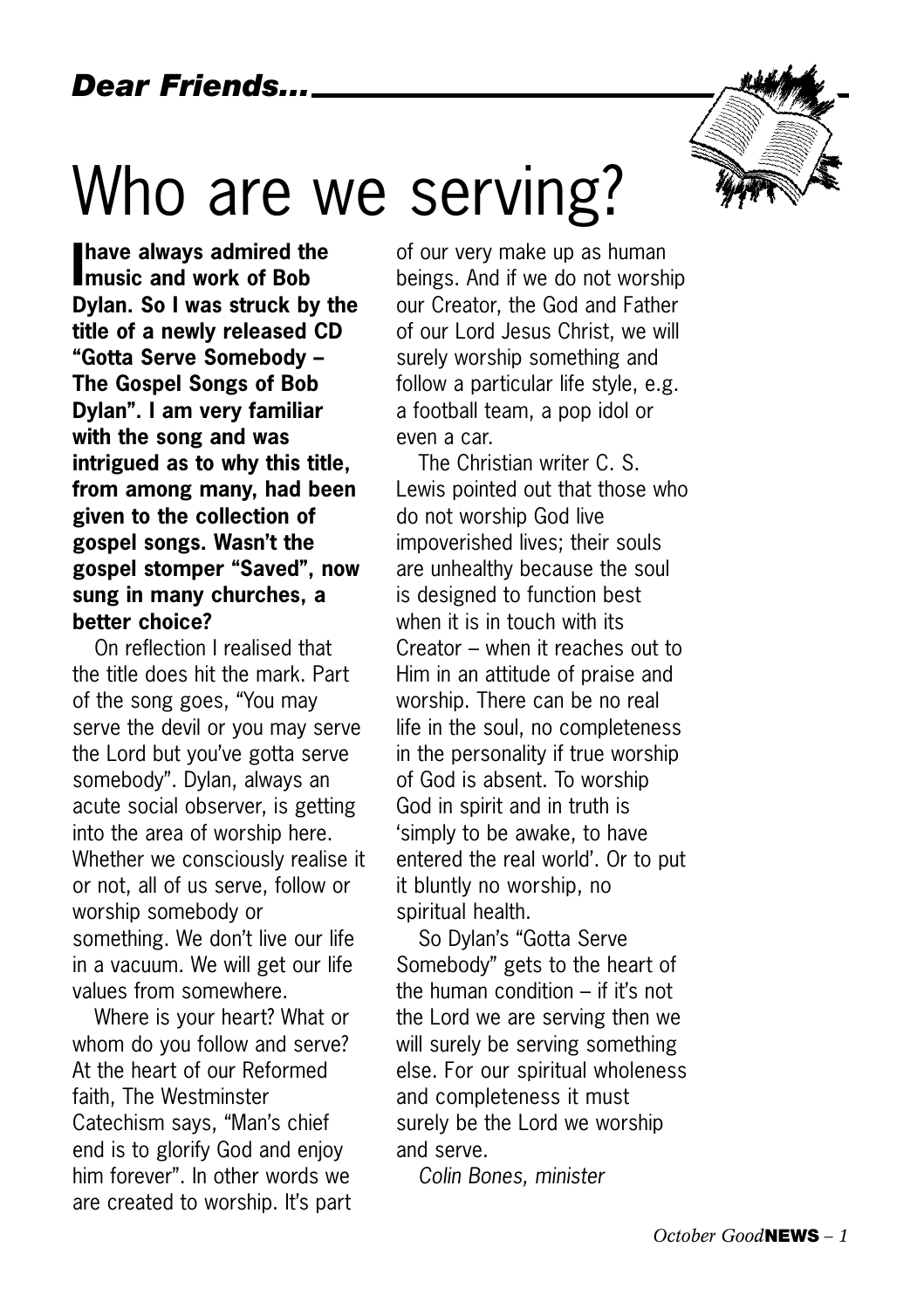## *Good***NEWS**

*This magazine is produced by: Lindfield United Reformed Church, 50 High Street, Lindfield, West Sussex RH16 2HL. © Lindfield URC 2003*

**Editor:** David Tingley <david@visualeclipse.co.uk> Tel: 01444 451024 **Editorial Oversight:** Hilary Shepherd **Additional Photography:** Bob Warwicker, Chris & Nicola Saunders and John Barling

**Copydate** for the November edition is noon, Sunday 12th October 2003. All contributions should be given to the editor by this time via email, or paper copy can be placed in the "GoodNEWS" pigeon hole at the rear of the church. Please ensure that you include contact details in case of query.





**Minister:** Rev Colin Bones 50 High Street, Lindfield RH16 2HL Tel: 01444 483803 Email: colin@lindfieldurc.org.uk

**Secretary:** Mr Ron Goodenough "Downside" Stone Quarry Road, Chelwood Gate RH17 7LS Tel: 01825 740351; Fax: 01825 740157 Email: ron@rgoodenough.freeserve.co.uk

**Assistant Secretary:** Mrs Sue Waller Tel: 01444 455047 Email: susanwaller@lineone.net

**Treasurer:** Mr Barry Piper Tel: 01444 456823 Email: barrypiper@aol.com

*A list of serving Elders can be found in Who's Who?*

*Editorial*



**Some of you, dear readers,**  $\sum$ may be shocked and **staggered to see we haven't featured the traditional festival of Harvest as our feature this month.** 

There are a number of reasons for this – but I do hope you are inspired by Bob Warwicker's walk (page 4) and if you still want to get in the Harvest mood – there is a super interview with Derrick Hillman on page 20 all about tractors!

One feature makes a welcome return – spot Nikki Taylor's missionary tales on page 19. Twenty Questions has suffered through lack of participants, and will, I fear, become more of an irregular feature unless more of you good folk are willing to expose your inner thoughts!

Mike Gardiner kindly gives us the next installment in our book of John Bible study on page 16.

You can find out plenty of events going on on the centre pages – including an opportunity for a Barn Dance! If you know of something happening in the village in November – do drop me a line so it can be included.

Meanwhile, sit back and enjoy your GoodNEWS read...

*David Tingley*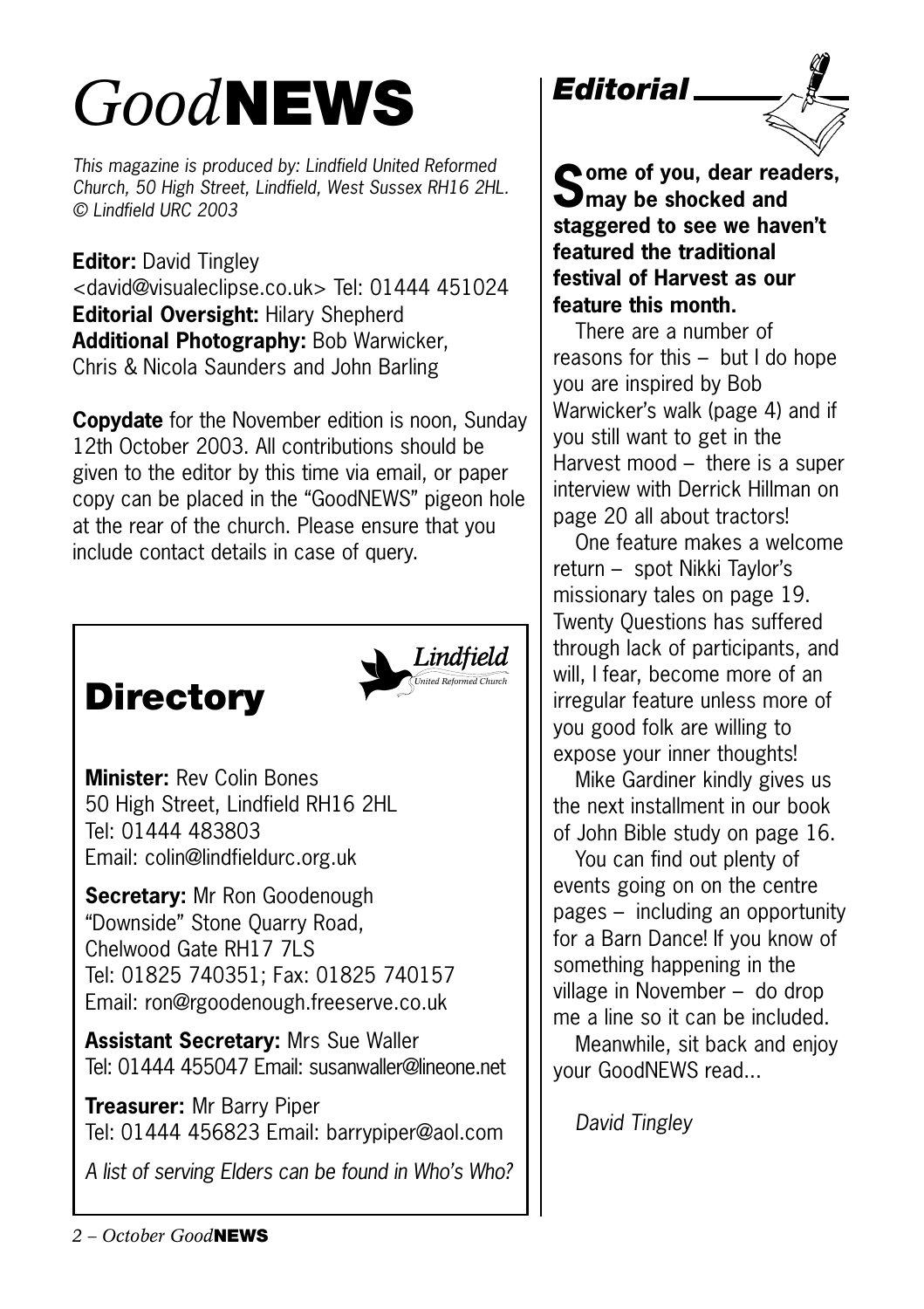### *Prayer Diary*

|             | Prayer Diary                                                                                                                                                                                                                                                              |
|-------------|---------------------------------------------------------------------------------------------------------------------------------------------------------------------------------------------------------------------------------------------------------------------------|
|             |                                                                                                                                                                                                                                                                           |
| $rac{2}{5}$ | • Pray for all the departments of Junior Church<br>and the Creche.<br>• For the teachers, especially those teaching in a different group<br>this term. Uphold our Young People's work and its staff.                                                                      |
| <b>NON</b>  | • Remember the work that goes on during the week, including the<br>Concourse ministry, the Brigades, the lunches for the elderly,<br>Pop-In, the Fellowship, In Touch, the prayer times.                                                                                  |
| TUE         | • Pray for world situations, including Israel and Palestine, Iraq,<br>Afghanistan, the continent of South Africa and Northern Ireland<br>• Uphold world leaders and all seeking to find ways to peace.<br>• Ask God's help and protection for workers in relief agencies. |
| WED         | • Ask God's blessing on the work of the Bible Society, our mission<br>focus this month.<br>• Pray for the translators and distributors of the scriptures,<br>at home and abroad.<br>. Pray that the Bible may be more widely read and understood.                         |
| <b>THUR</b> | • Please pray for Colin, our minister, and for Catherine in her new job<br>at Compton House.<br>• Remember their family, too, that each of them will quickly adjust to new<br>challenges and circumstances.                                                               |
| 군<br>내      | • In the wider URC, remember the meetings of the District Council<br>on 10th October and the Synod on 11th October.<br>. Pray for all retired ministers in Sussex East District and for all<br>Synod officers.                                                            |
|             | • Uphold the pastoral work in our church.<br>• In particular Colin, the Pastoral Group and all who visit the sick,<br>elderly or house-bound.<br>• Pray for those who are facing sickness or trauma at this time.                                                         |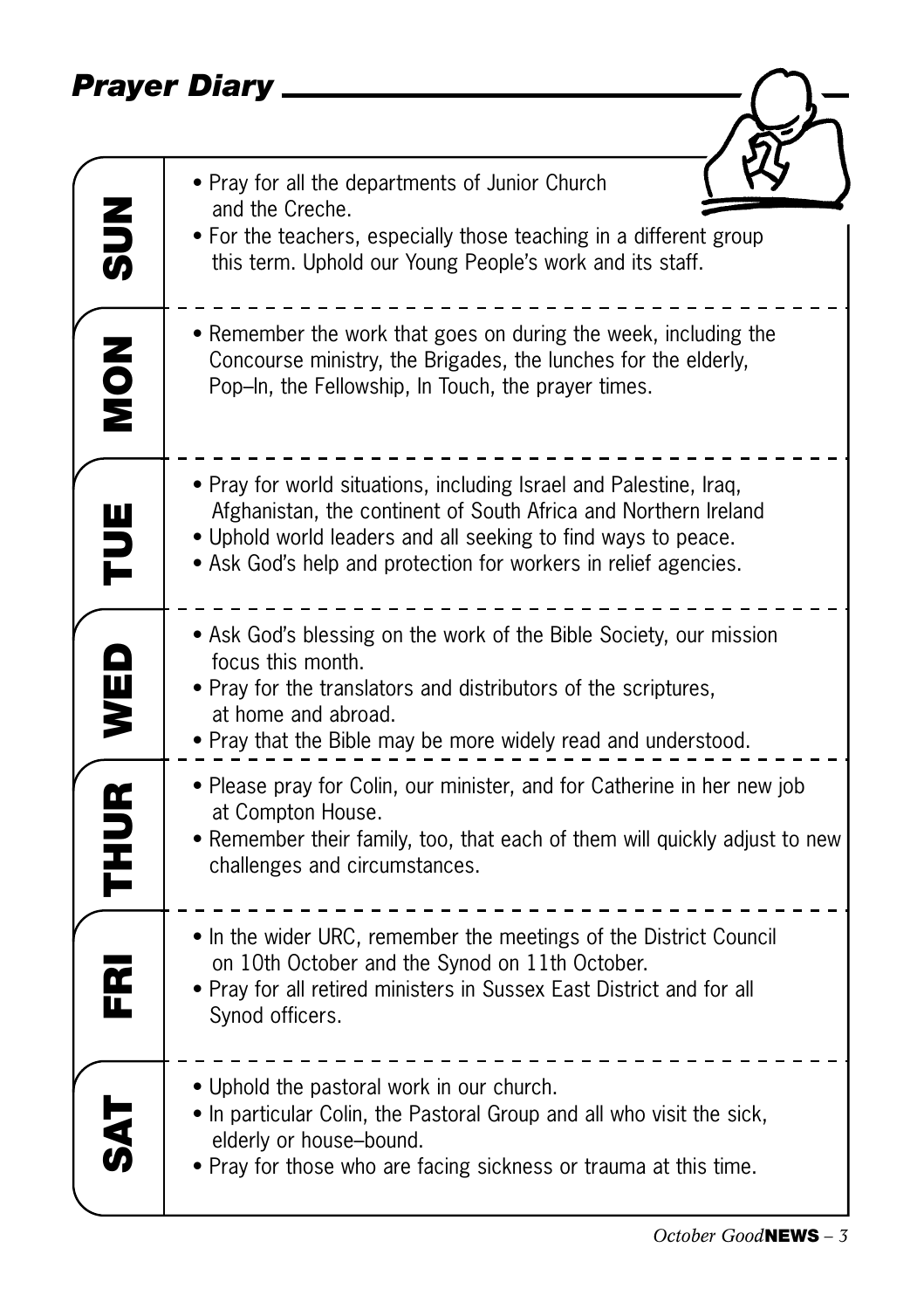# Hot foot from John O'Groats

**Between 29th March and 7th June 2003, Bob Warwicker, a URC minister from Sheffield, walked from Land's End to John O'Groats during a sabbatical break. GoodNEWS caught up with him to find out why and how he did it – and what he learnt from the experience.** 

#### **WHY?**

**There were actually several reasons: I was able to meet people from several churches (and people of no church) and ask them about how the world was changing. I raised a bit of money on the side for Christian Aid. I was able to do something I liked doing (walking), and walking gives you a unique view of the world, a view from "below".**

But when all conceivable routes fed me onto the A30, when I was stumbling across a sun–baked, hoof pitted field in Wiltshire, when I walked all day in the Yorkshire rain or when I sat alone at the end of the day in an Edinburgh room with my feet burning from the ache – I didn't really know "why" either.

Don't get me wrong: on the whole, it was a fantastic experience. The weather was unusually good and when it wasn't good it was interesting. The journey was full of crossing points and of things that marked progress... the Pennines, the Tyne, the Cheviots, those last, low hills of Caithness before you see the Pentland Firth and many more besides – they all put a spring in my step. It was wonderful to be welcomed into so many people's homes. It was great that so many people were willing to give up their time to listen to my questions. It was lovely to be prayed for, both in my presence and in my absence... although it did feel a bit odd at times being prayed for with the kind of passion that ought to be reserved for people in serious need: what's a couple of sore feet in comparison to the trials of an Iraqi?

I learnt a lot. Complete strangers opened up to me. One of the surprising things about the walk was the number of conversations I had that I can't really report because they were so private.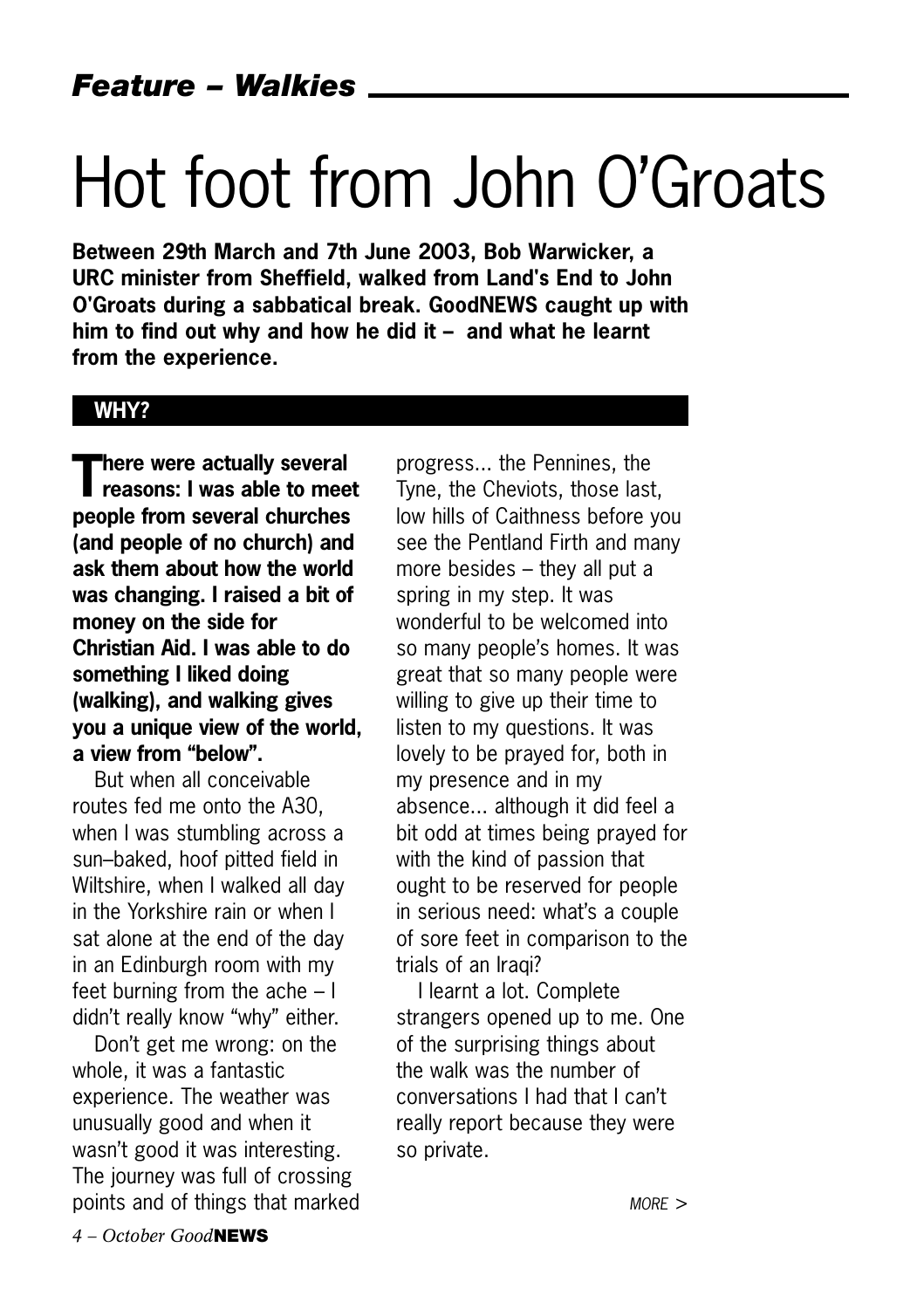## *Dear Diary...*

**During the walk Bob kept a diary on a palm computer – uploading it daily to his progress website (www.bobjanet.demon.co.uk/lejog)**

**From Bodmin** "On the way off the moor, across a sloping tract of close cropped grass, the map blew out of my hand and up the hill, unfolding and tumbling. It was just that crucial fraction of a mile per hour faster than a fat man labouring up the hill under a rucksack. Just as I was giving up the chase, the map folded itself again and sank to the ground in front of two puzzled sheep. From then on I clung on hard. However, I can't honestly say that the power of prayer was involved in this incident."

**From Gloucestershire** "There was a house on the main crossroads

in Fairford with a 'not in my name' poster. Bless them for their courage. I still don't have any certainty about this war, but I still think it probably wasn't the right thing. Maybe when Mr Bush's mother was busy telling the young George about the evils of pretzels, she'd have been better employed telling him what my mother told me, which is that two wrongs don't make a right."

**From Soutra Hill** "[There was al stock wagon parked on a slope in the layby. The effluent from a number of rather excited livestock was flowing freely out of the back corner and down the tarmac opposite the snack trailer. This was the cause of a lot of conversation around the bacon sandwiches, not much of it complimentary to the driver."

**From the last day** "I crossed the small hill near Brabster in a light hail, first fruits of a shower cloud. Suddenly the Pentland Firth was there, and the Orkneys, closer than I had expected. Progress again, and the larks were celebrating for me.

...And so we went down to the end. There were a fair few tourists there in the sunshine (there had hardly been a soul at Land's End in the mist). So that was that. I felt like any tourist anywhere and we had an ice cream."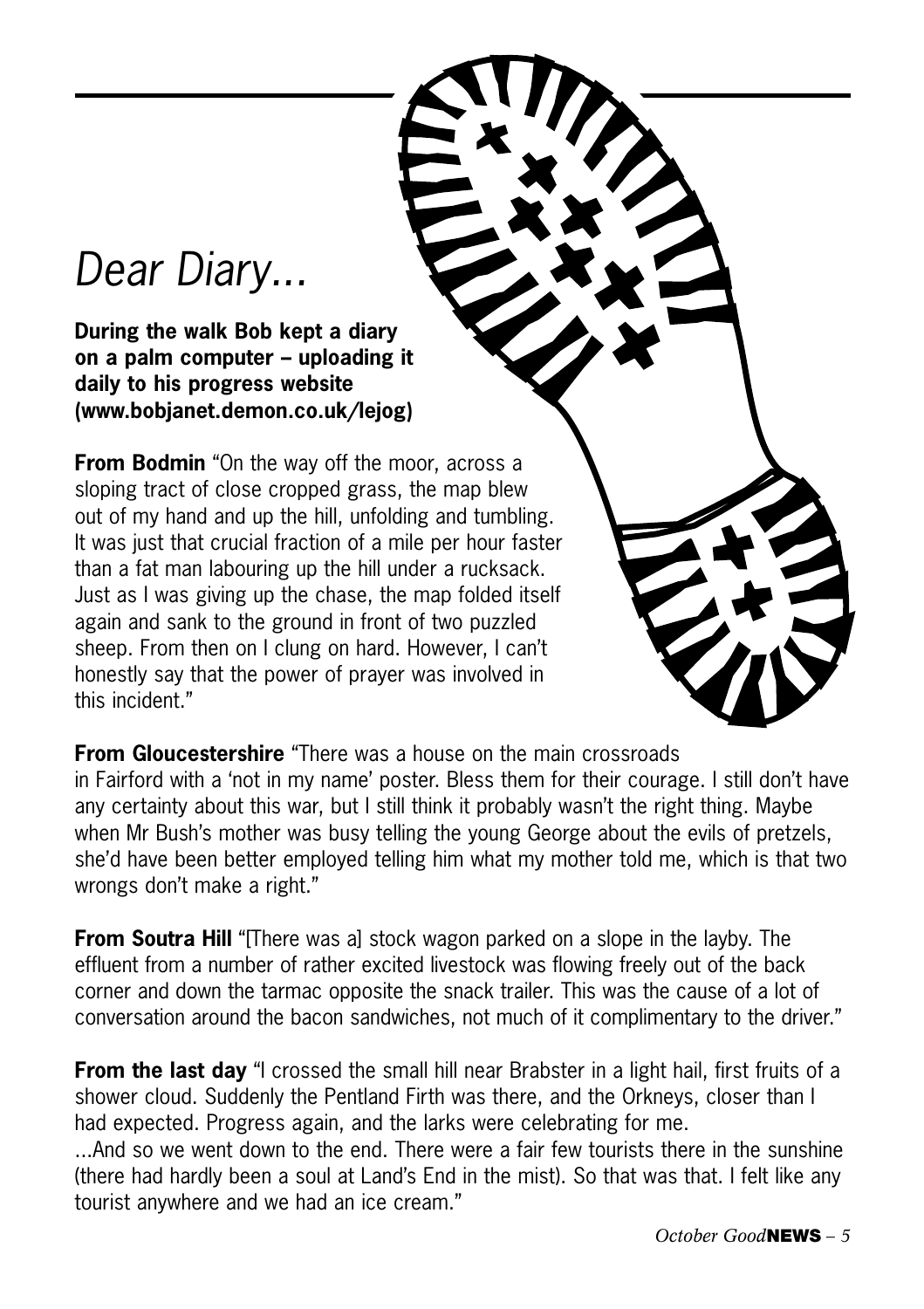## **Questions about change**

**I** learned a great dearned a great dearned in **learned a great deal from questions: individuals and groups answered my questions on the summit of the Quantocks, in their own houses, or in a parish church in Bristol which I gatecrashed.** 

When I asked, lots of people cited "working life" as something that had changed. The nature of work, working hours, women at work, Sunday working, unemployment; all these and more were mentioned. It might have been because they knew my day job was "industrial mission" (I work for the United Reformed Church but within industry in Sheffield) that they said these things, but I doubt it. I felt there was a serious belief here that working life mattered to people and therefore mattered to God.

Lots of people mentioned "family life" as a big change – the changing status of women, the consequences of women being able to control their own fertility, the increase in divorce and "living together" arrangements all featured. Unsurprisingly, there was less unanimity about whether some of these changes were a "good thing", although I found more



common ground than I expected between conservatives and liberals.

One thing that I didn't expect to hear about so much was the care of old and vulnerable people. Lots of people were concerned about this, mostly from the point of view of children wondering what was going to happen to their ageing parents.

The thing that cheered me up the most in what people said was this, from a group meeting in Winscombe;– "Why can't we talk about the changes we want to happen?" Because Christians don't just experience change – we make it happen as well.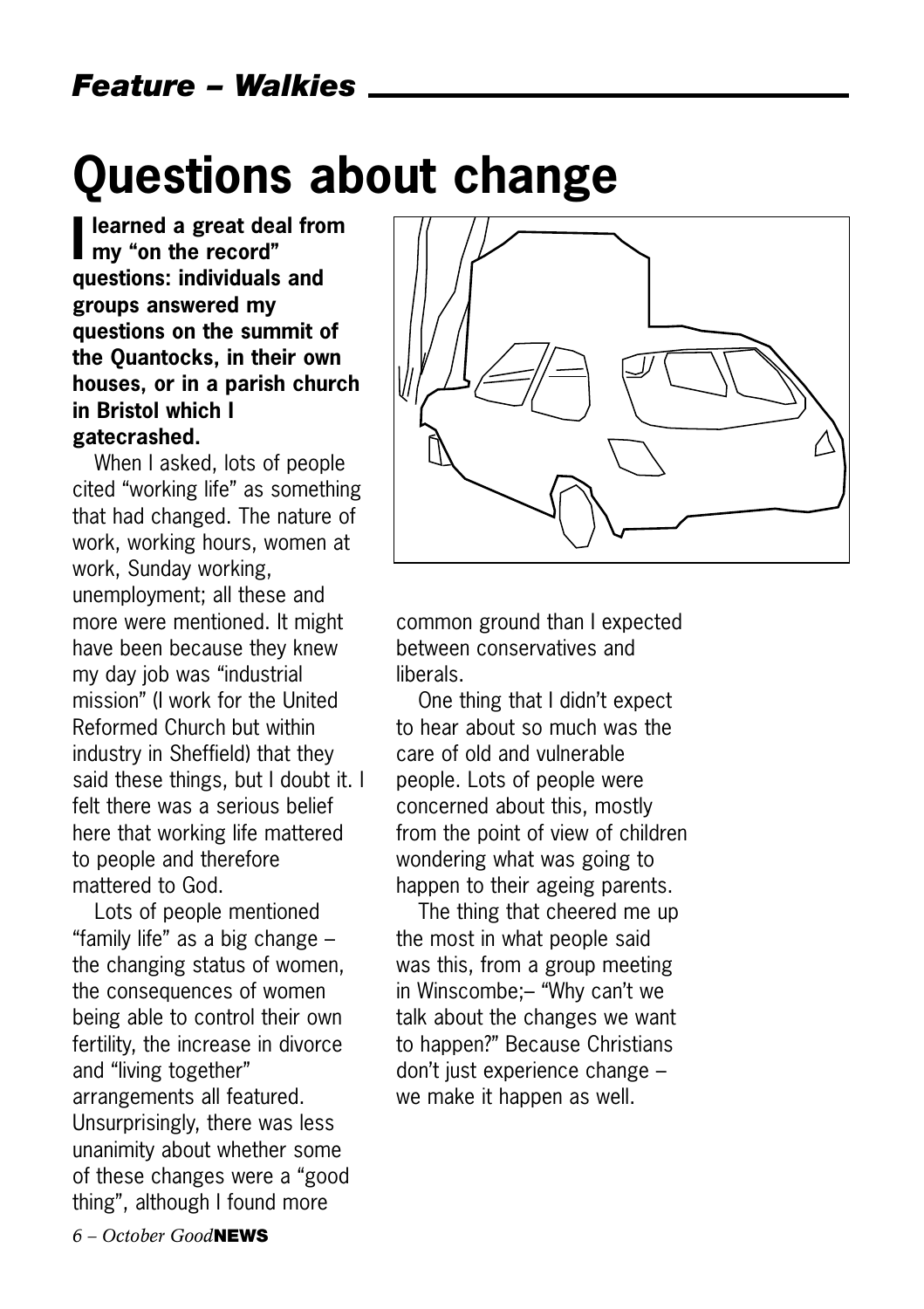## **HIGH's**

- One of the best bits was striding across the Pennines between Oldham and Halifax. I was heartily singing in the wind and the rain because I knew nobody else could hear me.
- The West Highland Way was good. This is the entry from my web diary from the day I walked across Rannoch Moor; "It will never be better than this. The walking has been easy, and the feet good. I have been in this great theatre where a show of light, cloud and sky and massive peaks and shining lochans and passing showers has been playing out all around me. Other people are in this theatre, too; there's a little cohort of people using the same stopping places and passing and greeting one another. They've seen the same light and shade and rock and water, and maybe they've been caught up by it too. But we each have our own scripts: we each have our own ideas of the play to which these elements belong. I say God is in this place, that's my script."
- There were many, many high points, but oddly, getting to the end wasn't one of them.

## **LOW's**

• I guess the lowest low point was walking into Manchester in the gathering gloom, when it almost showered with rain but couldn't quite manage it. I was tired, I hadn't been well and every place and everyone on the road seemed hard. Fortunately, I already knew Manchester well enough to know it was a good place and the gloom came only from the weather and what was inside me.

#### **A prayer reflection**

*May God bless you on the journey. If it rains, may you not arrive wet. If the load is heavy, may it not break you. If the path is steep, may you not fall. If you are tired, may you find rest. If you have far to go, may a friend greet you at the end.*

*Very many thanks to Bob Warwicker for putting together these collective thoughts from his amazing journey. If you want to hear more of his sabbatical challenge – check out his website at www.bobjanet.demon.co.uk – Ed.*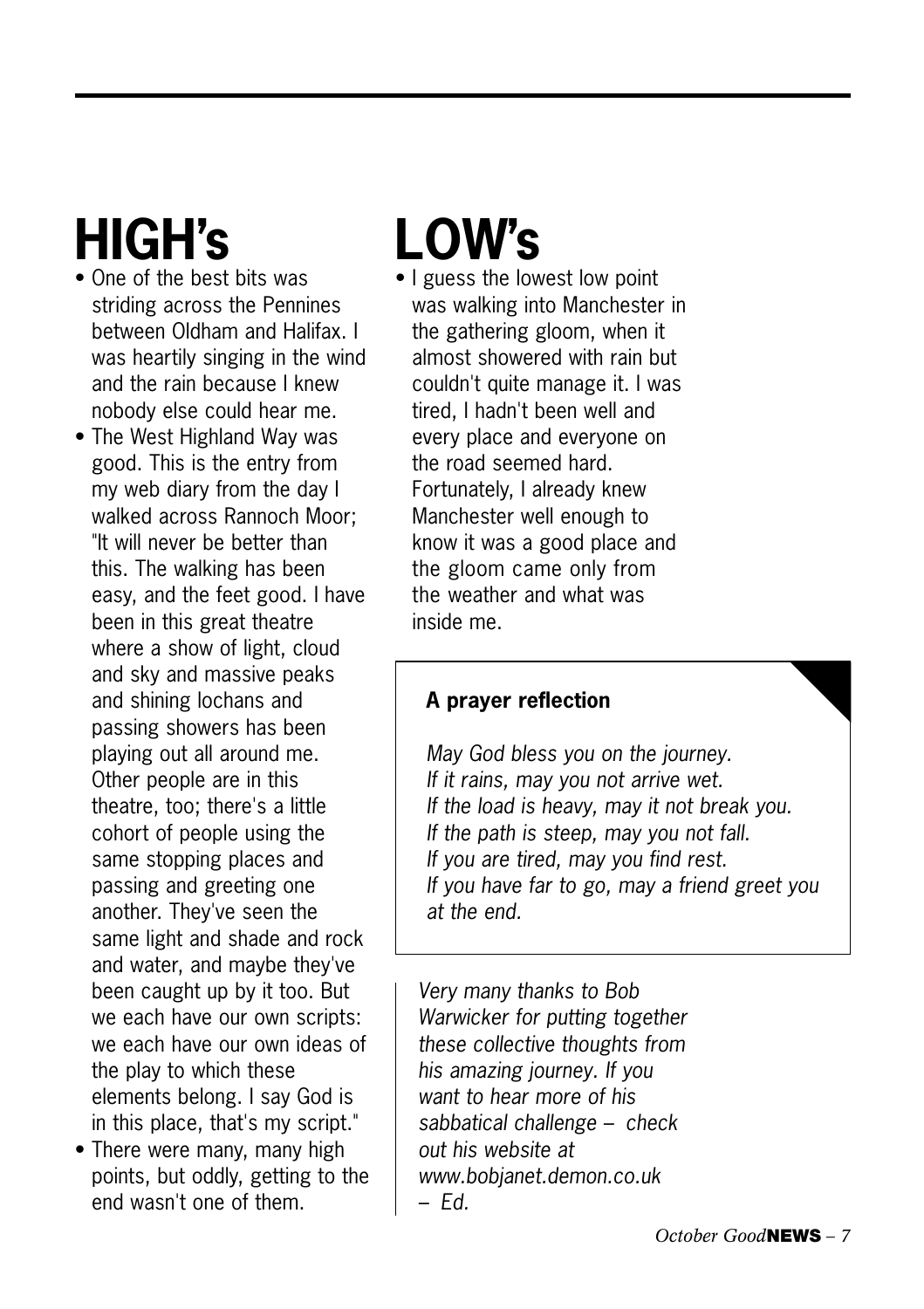### *Balcombe United Reformed Church*

**Bramble Hill, Balcombe, RH17 6HR Contact: Mrs Leonie Wren (01444 811253)**

Our main services are held at 11am on the first and third Sunday of each month and the children usually go out to Sunday School during the second part of the service. Visitors are always welcome.



#### **Speakers for October are as follows:– 5th HARVEST FESTIVAL – Rev Richard Tucker 19th Rev Colin Bones**

① Samaritan's Purse

## Can you save and fill a shoebox?

Last year we collected over 150 shoeboxes to give to various age children across the world through Samaritan's Purse. It was fantastic to see them all piled at the front of the church. Something so enjoyable for us to do but which makes such a difference to



a child's life. This year we are again collecting shoeboxes for Operation Christmas Child. They are distributed to some of the poorest children in over 100 countries worldwide regardless of their nationality, political background or religious beliefs.

If you would like to pack a shoebox please collect a leaflet from the missions table and follow the instructions. You can fill a box for either a boy or girl aged 2–4, 5–9 or 10–14 years old with toys, sweets or other small gifts. There are one or two things you can't include which are specified in the leaflet. Please wrap the box and the lid separately and enclose a cheque for £2 made payable to Samaritan's Purse to cover transport costs.

Please bring the shoebox to church on 9th November and we will forward them on.

If you can't fill a shoebox but would like to contribute to the work of Samaritan's Purse please take a missions envelope and give in the normal way.

*Missions Group*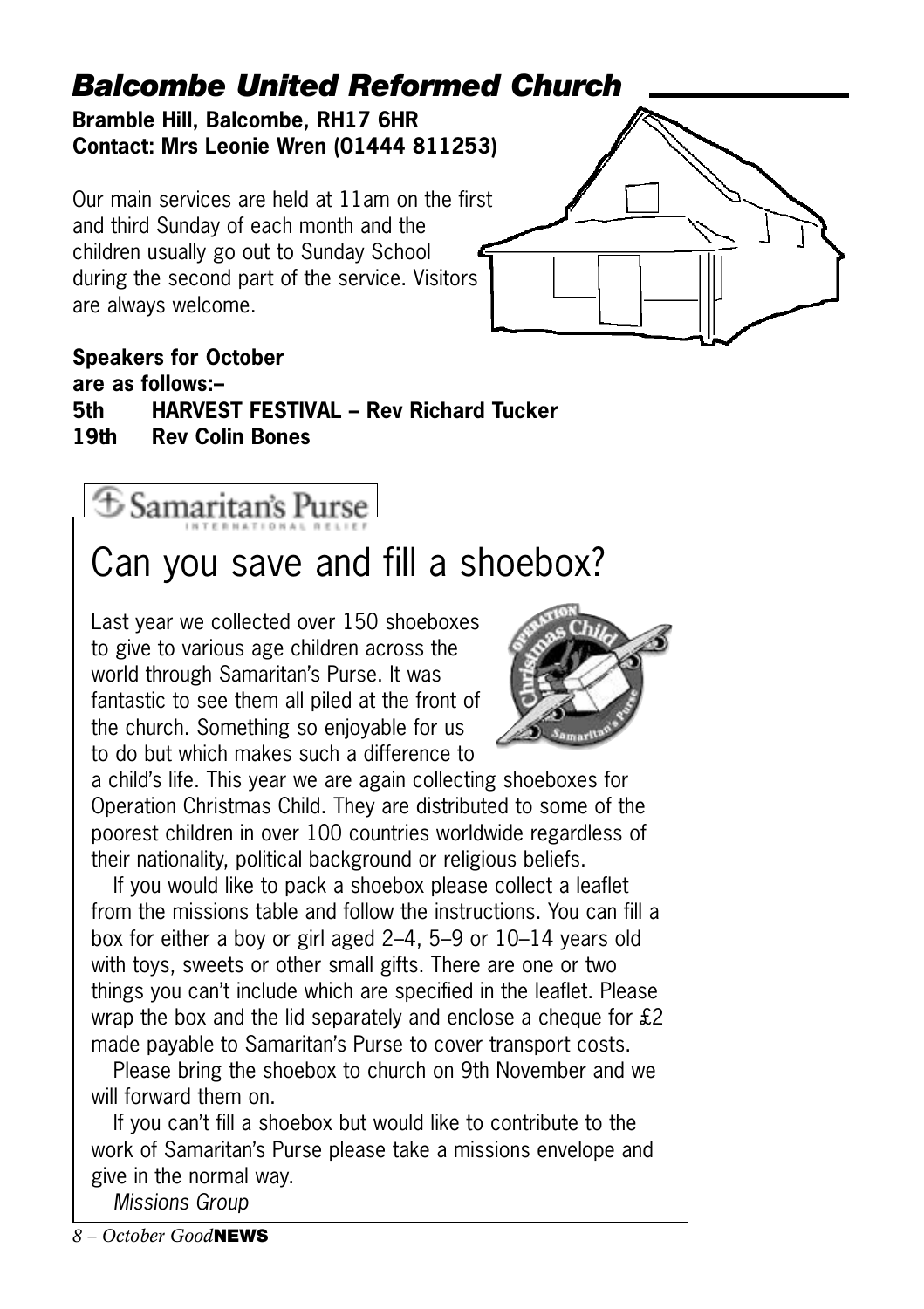## EA say Cam is OK!

Cameron Stout, who polled more than half the votes cast in the Big Brother final, back in July, became the fourth winner and renowned for his Christian faith during the nine–week reality television show.

"The fact that an obviously committed Christian has won a popular TV show is great!" said Cathy Le Feuvre, Head of Media at the Evangelical Alliance. The way that Cameron stood up for his beliefs in the Big Brother house, under constant surveillance, was fantastic. We hope that some of the issues raised by Cameron will lead to a debate and a better understanding of the Christian way of life, especially among younger television viewers.

"Cameron's views on sex before marriage and references to 'What Would Jesus Do?' bracelets mean he must be seen as a really positive role model. However, Cameron must be under a lot of pressure at the moment, and not just because the focus of attention is on him as the winner of Big Brother. We want him to know that we're praying for him and supporting him in what is probably a mad time for him right now!" Cathy said.

### **Asylum–seekers made scapegoats say Church justice campaigners**

Moderator–elect of the Churches Commission for Racial Justice, the Rev Myra Blyth, said that "time and again stories are told of how the dignity and humanity of asylum–seekers is continually denied by targeting them as scapegoats", reports www.ekklesia.co.uk

In a recent report, senior police officers added: "Asylum–seekers are not the modern pariahs they are made out to be". Officers found them generally to be "law–abiding" and "extremely positive" and they were more likely to be the victims of crime than the perpetrators.

Source: Christian Herald – the UK's only inter–church weekly. Subscribe on 01903 602100

### Evangelist celebrates 20 years in style

Rob Frost, director of Share Jesus International, successfully climbed the three highest peaks in the UK to celebrate his 20th anniversary as a national evangelist. He was accompanied by more than 80 walkers from all the main Christian denominations, and they ranged in age from people in their teens to their 70s. On route up the mountains and at the peak they prayed for God's blessing on the countries of the UK.

Source: Christian Herald – the UK's only inter–church weekly. Subscribe on 01903 602100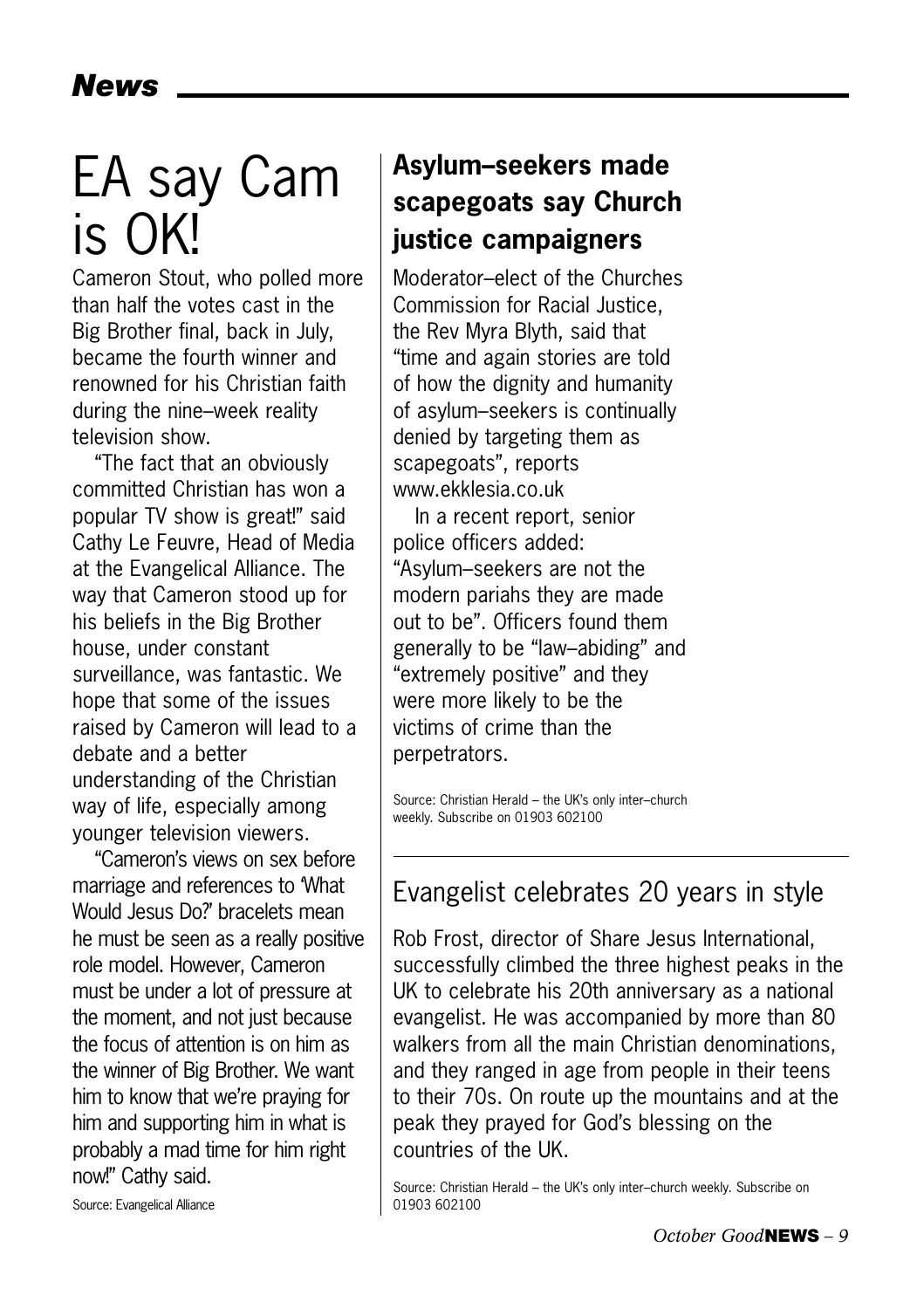#### **The Fellowship**

Our next meeting will be on Wednesday 22nd October at 2.45pm, when our speaker will be our minister, Rev Colin Bones. Tea and biscuits will be served at the end of the meeting and there will be a Bring and Buy stall. All are welcome.

#### **Thanks**

It seems amazing that it is just over 25 years ago that Richard Tucker married us in our Lindfield URC. A beautiful warm day it was – we have many memories, thoughts and photos to reflect on now. God has blessed us in so many ways and has been alongside us in the ups and downs of everyday life.

Thank you all for your very kind wishes, cards and gifts that made our day so special on 2nd September 2003.

*Terry and Alison Ward*

#### **...and more thanks!**

A big thank you to my church family for the surprise and generous gift on my retirement from Lindfield Boys' Brigade.

The gardening voucher will be very useful and I will always treasure the book of Favourite Psalms by John Stott. The valued support and prayer has been so appreciated over many years.

*Terry Ward*

**Matthew Wren** is going to University at Guildford to study 'Entrepreneurship in Technology, IT and Business'.

Please pray for him in this new phase of his life.



Sunday, 19th October at 12.30 at the church

Have you looked at the "Who's Who" lately, or at the photograph board, and wondered who certain people are? Whether you attend the service at 9.30am, 11am or 6.30pm, whether you are young or old, this lunch will give you a chance to put a name to a face that you didn't know before! Bring something savoury and something sweet, enough for however many in your family, and we will share it all. Drinks will be provided. No after dinner speaker, but come along and get your 'share certificate'.

### THIS L\_NCH IS FOR EVERYONE!

U will be missed if **you** are not there!!

*The Pastoral Group*



For details of a local course call 01444 482405

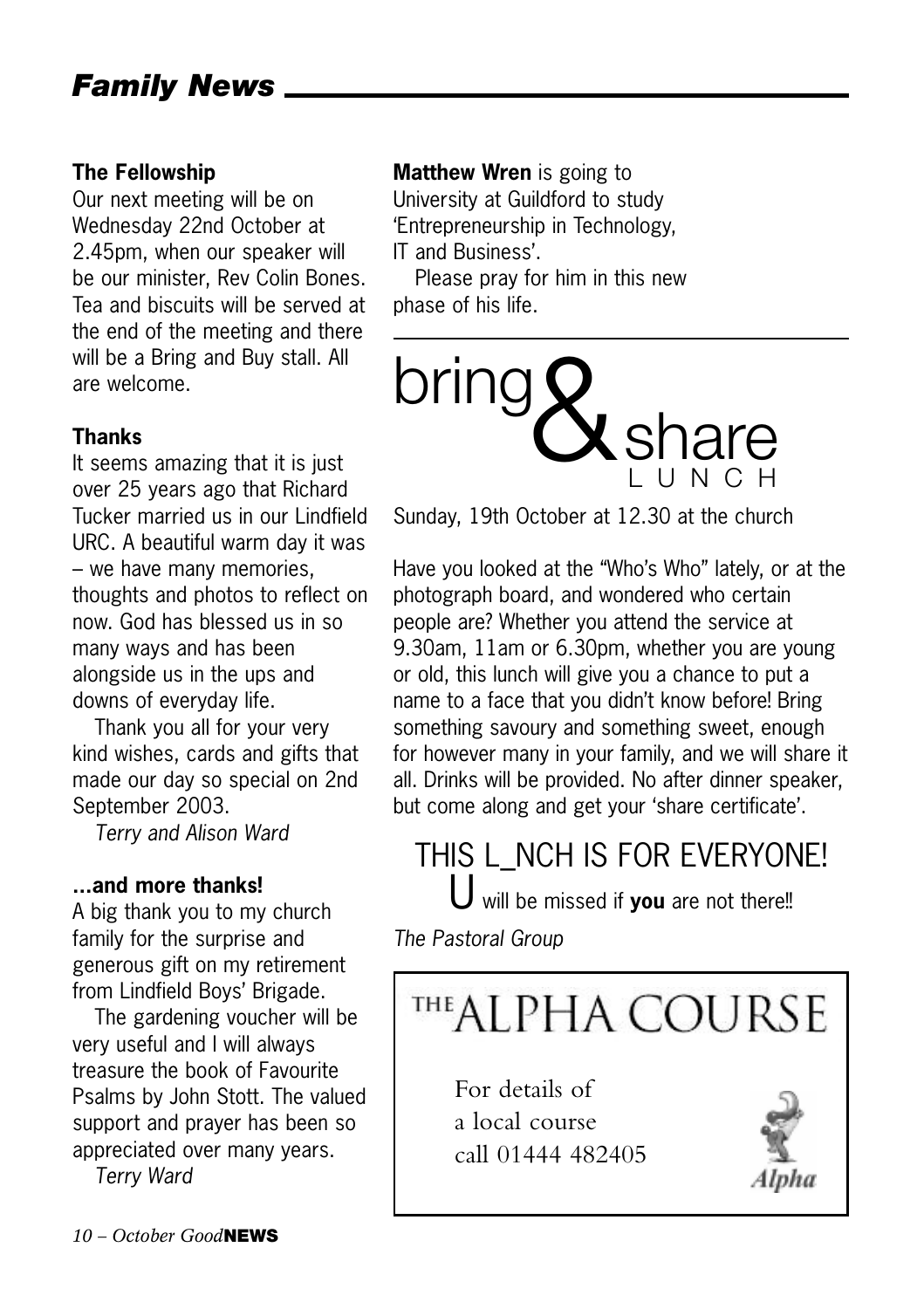## **Change is as good as 'bed rest' at Compton House**

### **The Trustees of Lindfield Christian Care Home (LCCH) would like to tell everyone the following good news:**

On 1st September 2003 Mrs Jean Painter became the care manager of LCCH bringing with her a wealth of experience in nursing and management. We continue using the familiar title of Matron, and we pray for her as she settles into her work at LCCH.

Within days of welcoming our new matron, the appointment of deputy care manager was confirmed, and we welcome Mrs Catherine

Bones into our management team; we pray that Catherine will soon adjust to her new role. Since arriving in Lindfield, Catherine has already been working at Compton House as night sister and is a very valued member of our nursing team.

Please pray for all the residents and all those who work in Compton House and Little Compton. The Lord hears each prayer and he will answer in his own perfect time when we are prepared to wait and listen.

On behalf of the LCCH Trustees – *Mies Brock*

## Another great partnership

#### **Congratulations to Winifred and John Scopes who celebrate their 50th Wedding Anniversary on the 14th October.**

They met at Church in Southampton in the late forties, when, at that time, the Above Bar Congregational Church and St Andrew's Presbyterian Church had already joined together due to war time bombing. This preceded the national union of the two denominations in 1972.



As with all couples, they have had ups and downs but they are very thankful for all the happy years that they have had together.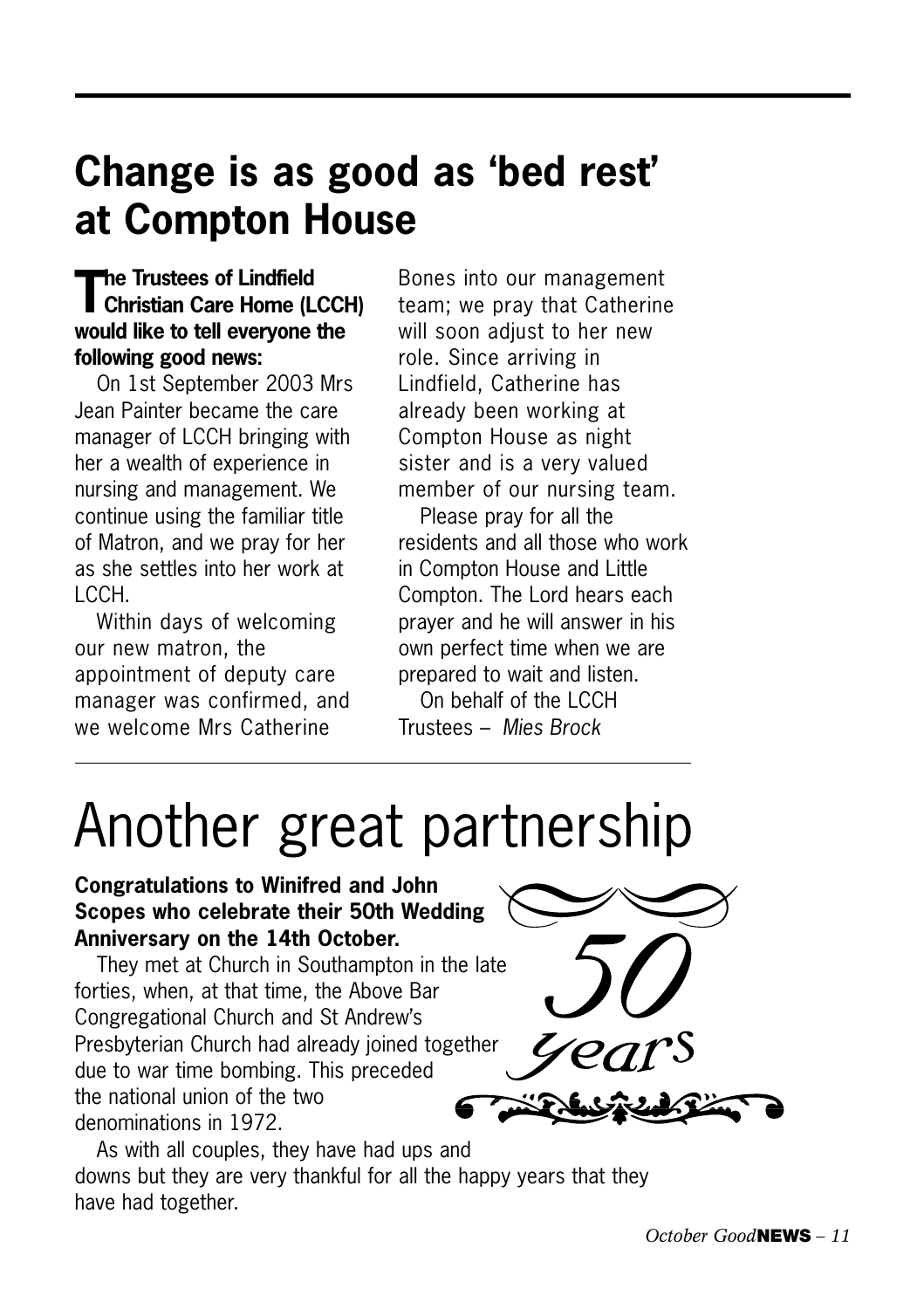| 2 <sub>nd</sub><br>Thursday | House Groups               |                                                                                                                                    |  | 16th<br>Thursday             | House Groups                                                                                                              |                                                                                                                                 |
|-----------------------------|----------------------------|------------------------------------------------------------------------------------------------------------------------------------|--|------------------------------|---------------------------------------------------------------------------------------------------------------------------|---------------------------------------------------------------------------------------------------------------------------------|
| 5th<br><b>Sunday</b>        | 9.30am<br>11.0am<br>6.30pm | Communion<br><b>Richard Walters</b><br>& Colin Bones<br>Colin Bones<br>Philip Wren                                                 |  | <u>.9th</u><br><b>Sunday</b> | 9.30am<br>11.0am<br>6.30pm                                                                                                | Parade Service<br><b>Richard Walters</b><br>& Colin Bones<br>Ron Goodenough<br>No Service -<br>United Celebration at Clair Hall |
| 8th<br>Wednesday            | 12.30pm Lunch              | Fellowship                                                                                                                         |  | 22nd<br>Wednesday            | 1.15 <sub>pm</sub>                                                                                                        | *Christianity                                                                                                                   |
| 9th<br>Thursday             | 8.00pm                     | <b>Church Meeting</b>                                                                                                              |  |                              | - Clair Hall, HH.<br>2.45pm<br>7.45pm                                                                                     | Made Clear: Is death the end?<br>The Fellowship<br>Elders' Meeting                                                              |
| 10th<br>Friday              | 12.30pm Lunch              | Fellowship                                                                                                                         |  | 23rd<br>Thursday             | tbc                                                                                                                       | *Lunchtime<br>Mezzo-soprano                                                                                                     |
| 11th<br>Saturday            | 7.30pm                     | *Barn Dance at<br>King Edward Hall. Tickets<br>£9 with Fish'n'Chip supper,<br>£5.50 without. Details:<br>Christine Giltrow 452328. |  |                              | 8.00pm                                                                                                                    | & pianist<br>concert at King<br><b>Edward Hall</b><br>Monthly Prayer<br>Meeting                                                 |
| Sunday                      | 9.30am<br>11.0am<br>12noon | <b>Richard Walters</b><br>& Colin Bones<br><b>Colin Bones</b><br>Copydate for<br>October                                           |  | 6th<br>Sundav                | 9.30am<br>11.0am<br>6.30pm                                                                                                | <b>Richard Walters</b><br>& Barry Piper<br>Communion<br><b>Barry Piper</b><br>David Nibloe &<br>Dick French                     |
|                             | 6.30pm                     | GoodNEWS<br>Communion<br>David Nibloe &<br>Colin Bones                                                                             |  |                              | *Week beginning 27th October:<br>'Educating Rita' will be performed by<br>Lindfield Dramatic Club at King<br>Edward Hall. |                                                                                                                                 |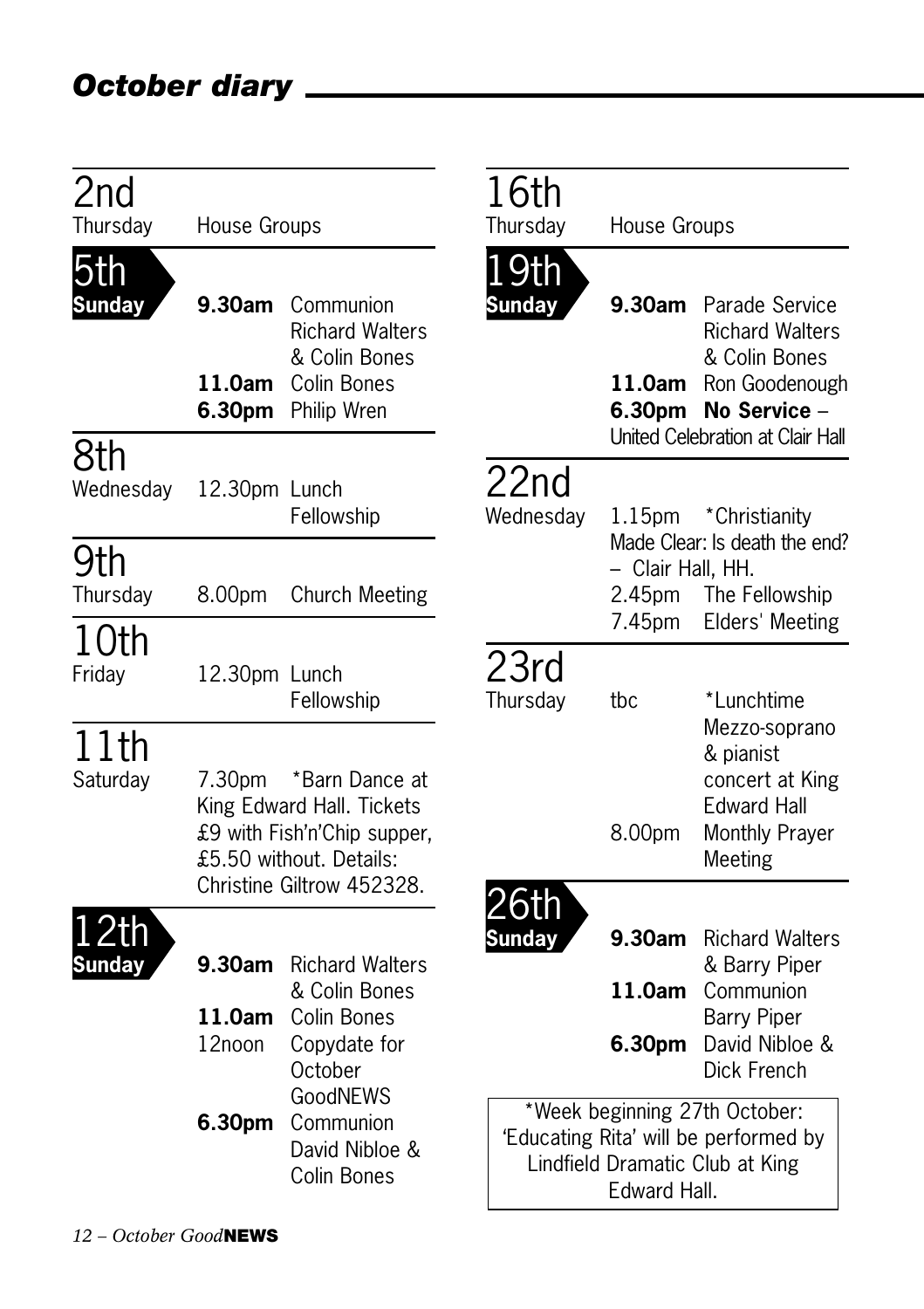

WEEK

### **PARENTS' WEEK 20-26th October**

#### Some family facts...

- There are 13 million families in the UK
- The average age at which a woman was likely to marry for the first time in 2001 was 28, for men it was 30
- In 1897 there were 504 divorces, in 2001 there were 143,818
- People from black and ethnic minority groups make up 7.6 per cent of the UK's population
- Sixty-five per cent of women with dependent children are in work
- Just over half the adult population of the UK is married
- The average full-time worker in the UK works for 38 hours a week

www.e-parents.org.uk

#### **ADVANCE DIARY**

**9th Nov** \***Remembrance Concert** Ardingly College Choral Society. 01444 892316. **20th Nov** \***Lunchtime concert (KEH)** The Lindfield Quintet. **29th Nov** \***Perdido Players Swing Night** King Edward Hall. Tickets £7.50 inc Ploughmans Supper. Details: Christine Giltrow 01444 452328.

**3rd Dec Lindfield Village Night** Christmas Shopping/Festival night

 $* =$  event not held at Lindfield URC

### Sunday services explained...

The **9.30am service** is an opportunity for all age groups to join in a relaxed informal time. There is a crèche, and after about 20 minutes children and young people up to age 14 go out to their own groups on most Sundays.

**Coffee** is normally served between the morning services and after the evening one.

The **11.00am service** is usually more set and formal.

At **6.30pm** it is sometimes a celebration, sometimes a quieter ministry time and sometimes an open communion service or something quite different!

**Personal prayer** is available after every service. Prayer requests and brief statements of praise for answered prayer can be put in the red book on the concourse table. We can also offer personal prayer ministry at home or in hospital.

#### We **do not take up an offering**

during the services, but all those wishing to give are invited to place a gift in one of the bowls at the doors before or after the service. Thank you.

Cassette **recordings of services** can be borrowed free from the church.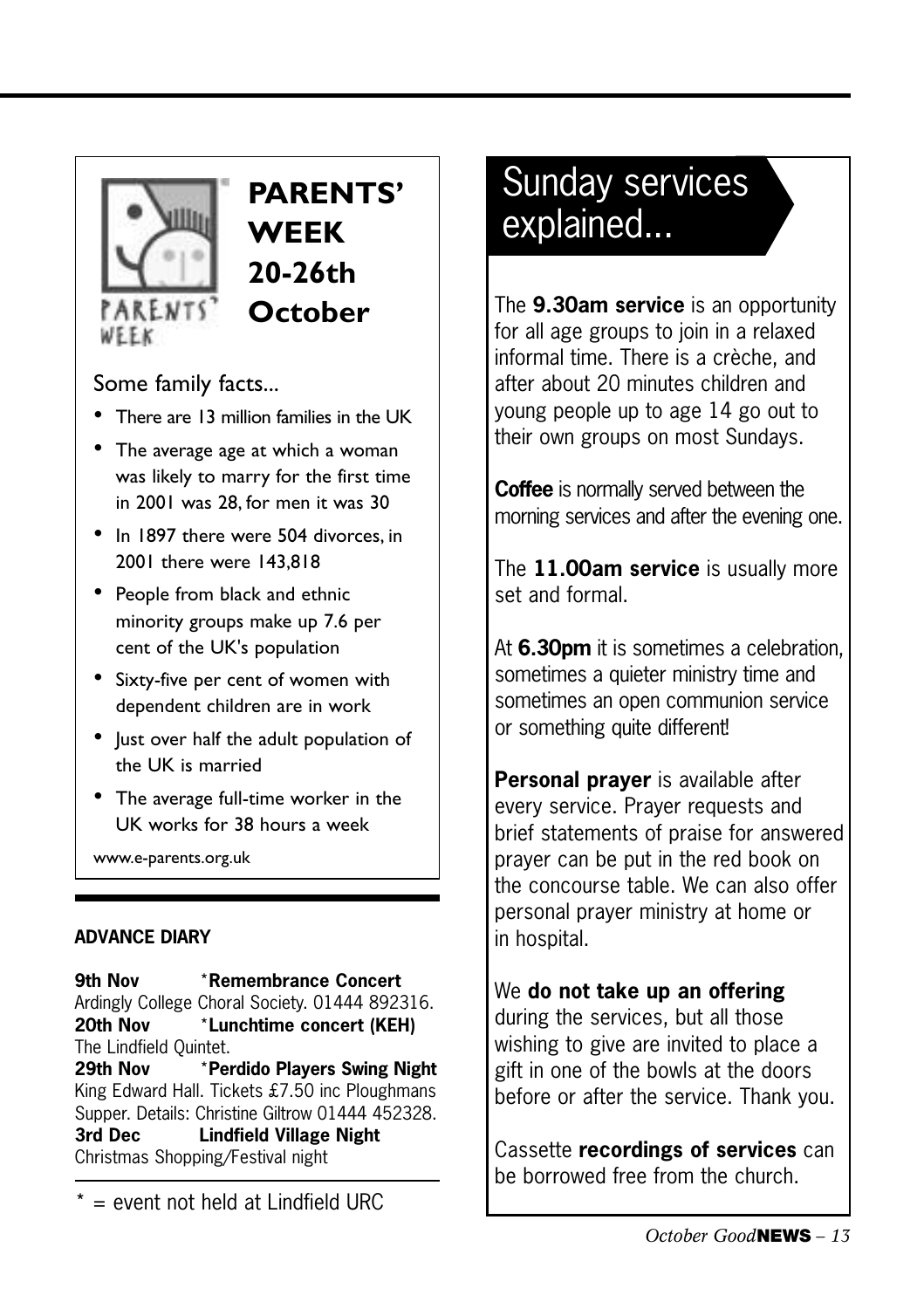# The Bible Society

**The 26th October is Bible Sunday when we are reminded about the many people in the world who do not have access to a Bible. Well, we at Lindfield URC are giving over the whole of October to Bible Society for our regular Mission support. Some may think that it would be more helpful to distribute food rather than Bibles but the following article from "Word in Action", the Bible Society magazine, will show how Bibles can also save lives.**

Please visit the Missions Notice Board where you will find some "hand outs" which can help you pray and give to the Bible Society. If you wish to give a regular amount each month you may wish to donate to the "Bible a Month" club, details of which you will find on the Missions table. Many people in our church already give to this.

*Bill Green*  Missions Group.

*P.S. We welcome Colin and Fiona Sutherland to the Missions Group.*

## **2000–YEAR–OLD VACCINE**

**NAMIBIA CURRENTLY HAS 47,000 CHILDREN ORPHANED BY AIDS. IN TWO YEARS THE FIGURE WILL HAVE GROWN TO 89,000. IN FACT, STATISTICS SAY ONE IN FIVE OF THE POPULATION ARE INFECTED WITH THE DISEASE**

**As part of its campaign to prevent the spread of AIDS among young people, the Bible Society in Namibia (BSN) is using TV and radio, as well as producing posters, to show the Bible as "the**

#### **2000–year–old vaccine".**

In its aim to limit the spread of AIDS over the next three to five years, the Bible Society is working with

e society making the bible heard

churches, AIDS–related organisations and the government's AIDS programme to postpone the onset of sexual activity among 14 to 25–year–olds. The Revd Barnie

*14 – October Good***NEWS**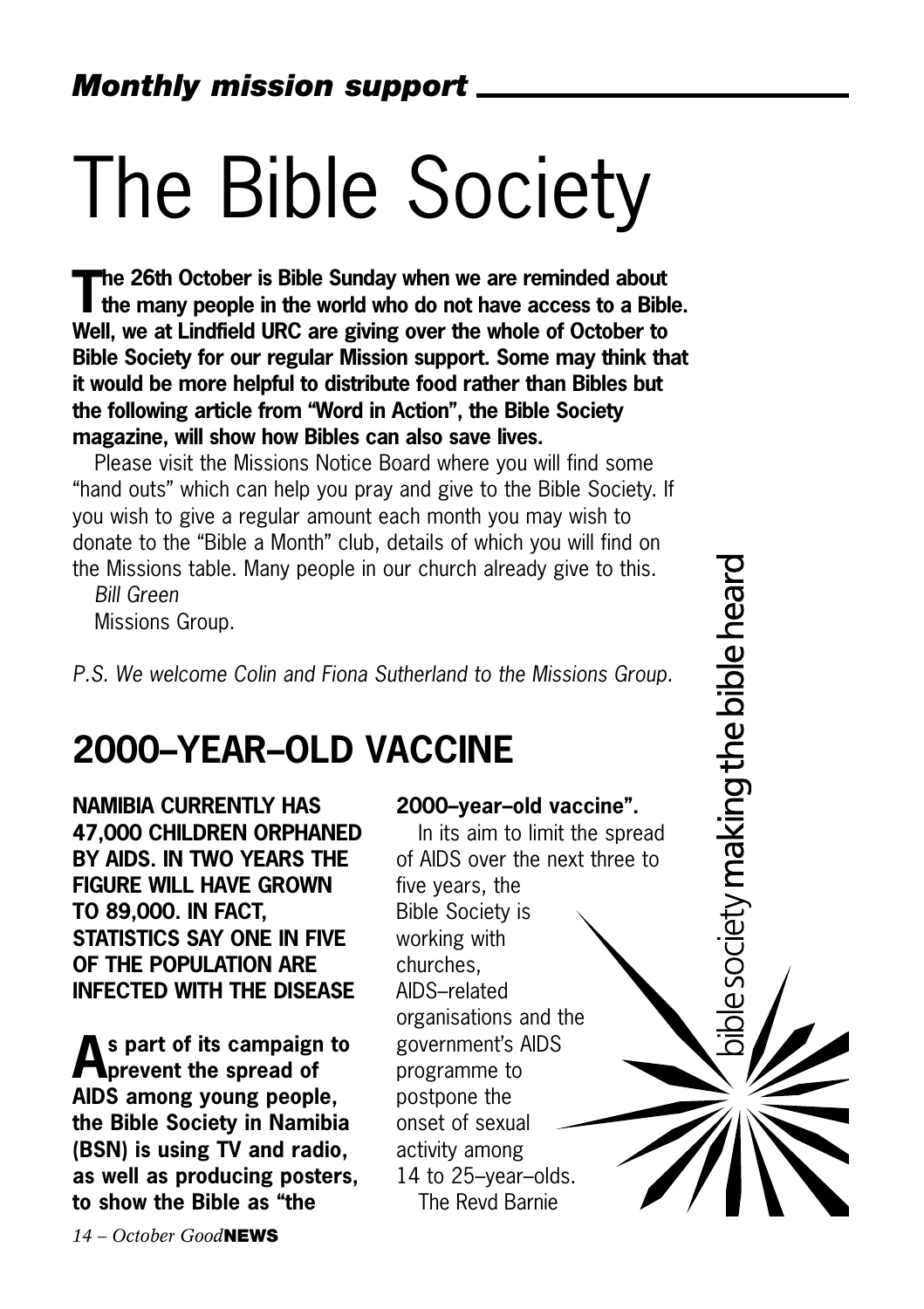van der Walt, BSN Executive Secretary, said the need for a preventive project was urgent. "The AIDS problem has long been neglected by the government and the Church. Namibia has the fourth highest rate of infection in the world, after Botswana, South Africa and Swaziland. Official statistics put the proportion of Namibians infected at one in five, but in some places it may be as high as one in four or even one in three."

One businessman believes, "Until the 1990s people did not realise the need for precaution, and the disease has hit hard the section of society which can afford to be the most promiscuous. Often, a young person's Christian morals have been a life–saving factor – literally."

The BSN is already distributing the Scripture Portion Living in Hope, first published by the Bible Society of South Africa, which is being used extensively across many African countries. It is available in print in all seven of Namibia's main languages, and almost 50,000 copies have already been distributed. Along with this, other Scripture materials will also be available, such as audio cassettes –

including audio versions of Living in Hope – and CDs.

#### **YOU CAN HELP**

We are committed to giving many more sick people around the world the opportunity to know God's message of hope and comfort during difficult times.

From AIDS sufferers in Namibia and the disabled in Paraguay, to sick patients in India and the deaf in Belarus – we hope to distribute Scriptures that are suited to the needs of the sick and disabled around the world. Your support of this work will enable thousands of people find comfort from God's Word – please give as you can.

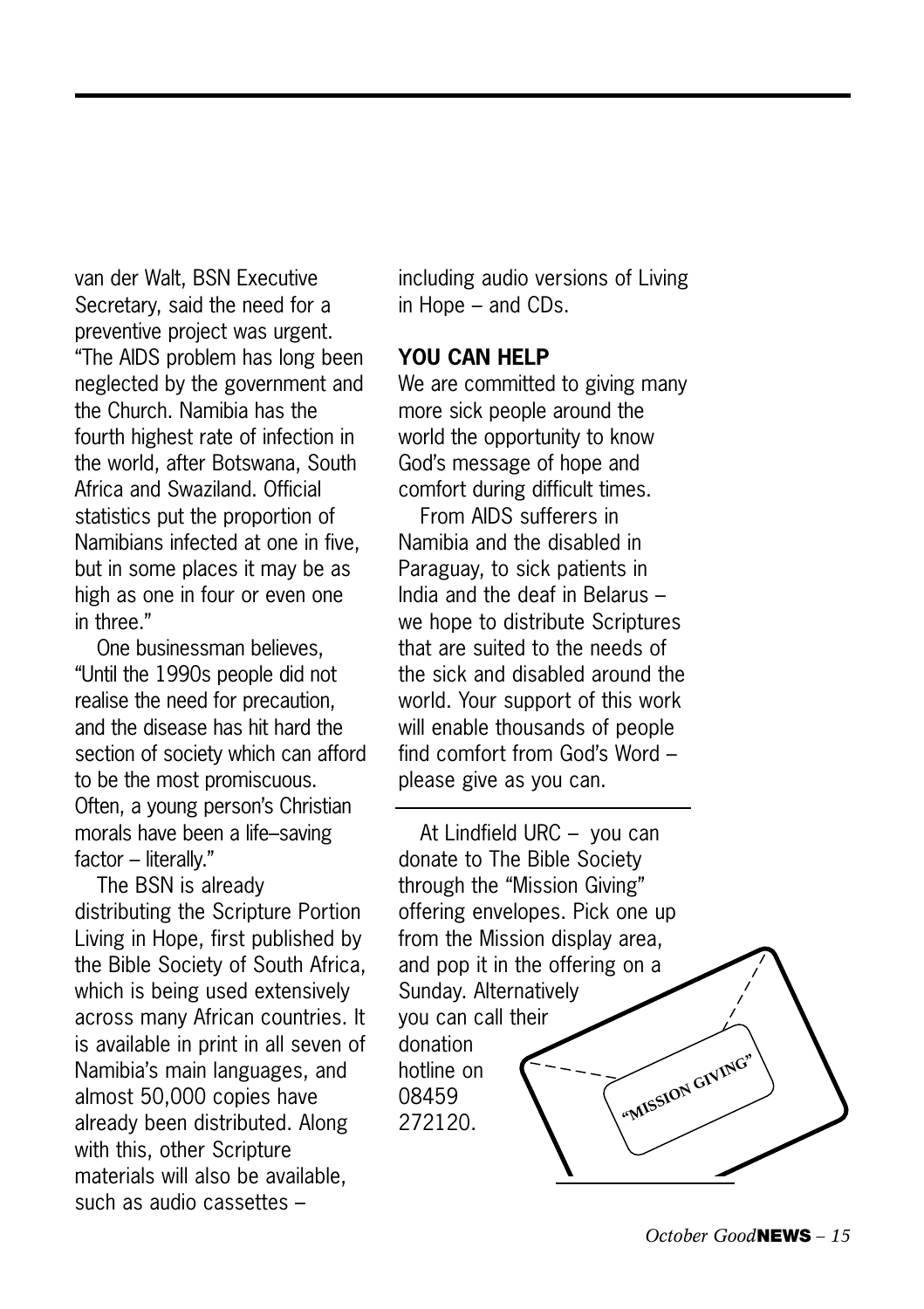## Bible drama continues...

**The Jews continue in their unbelief**  37 Even after Jesus had done all these miraculous signs in their presence, they still would not believe in him. 38 This was to fulfil the word of Isaiah the prophet: "Lord, who has believed our message and to whom has the arm of the Lord been revealed?" 39 For this reason they could not believe, because, as Isaiah says elsewhere: 40 "He has blinded their eyes and deadened their hearts,<br>ley can neither see with their eyes,<br>nor understand with their hearts, so they can neither see with their eyes, So can neither see the their hearts,<br>nor understand with their heal them." 41 Isaiah said this<br>nor turn—and I would heal them. Isaiders belie because he saw Jesus' glory and spoke about him. The same time many even among the leaders believed in him. But because of the Pharisees they would not confess their faith for fear they would be put out of the synagogue; 43 for they loved for fear they would be put out of the synagogue; praise from men more than praise from God. 44 Then Jesus cried out, "When a man believes in me, he does not believe in me only, but in the one who sent me. 45 When he looks at<br>believe in me only, but in the one who sent me. 46 I have come into the world as<br>believe in me only, but in the one who sent me. 46 I have come into the w welleve in the only, but in the one who sent the come into the world as a me, he sees the one who sent me. light, so that no one who believes in me should stay in darkness. them, I do not judge him. For I did not come to judge the world, but<br>them, I do not judge him. For I did not come to judge the world, to save it. 48 There is a judge for the one who rejects me and does. not accept my words; that very word which I spoke will condemn him at the last day. 49 For I did not speak of my own accord, but the Father who sent me commanded me what to say and how to say it. <sup>50</sup> I know that his command leads to eternal life. So whatever I say is just what the Father has told me to say."

*16 – October Good***NEWS**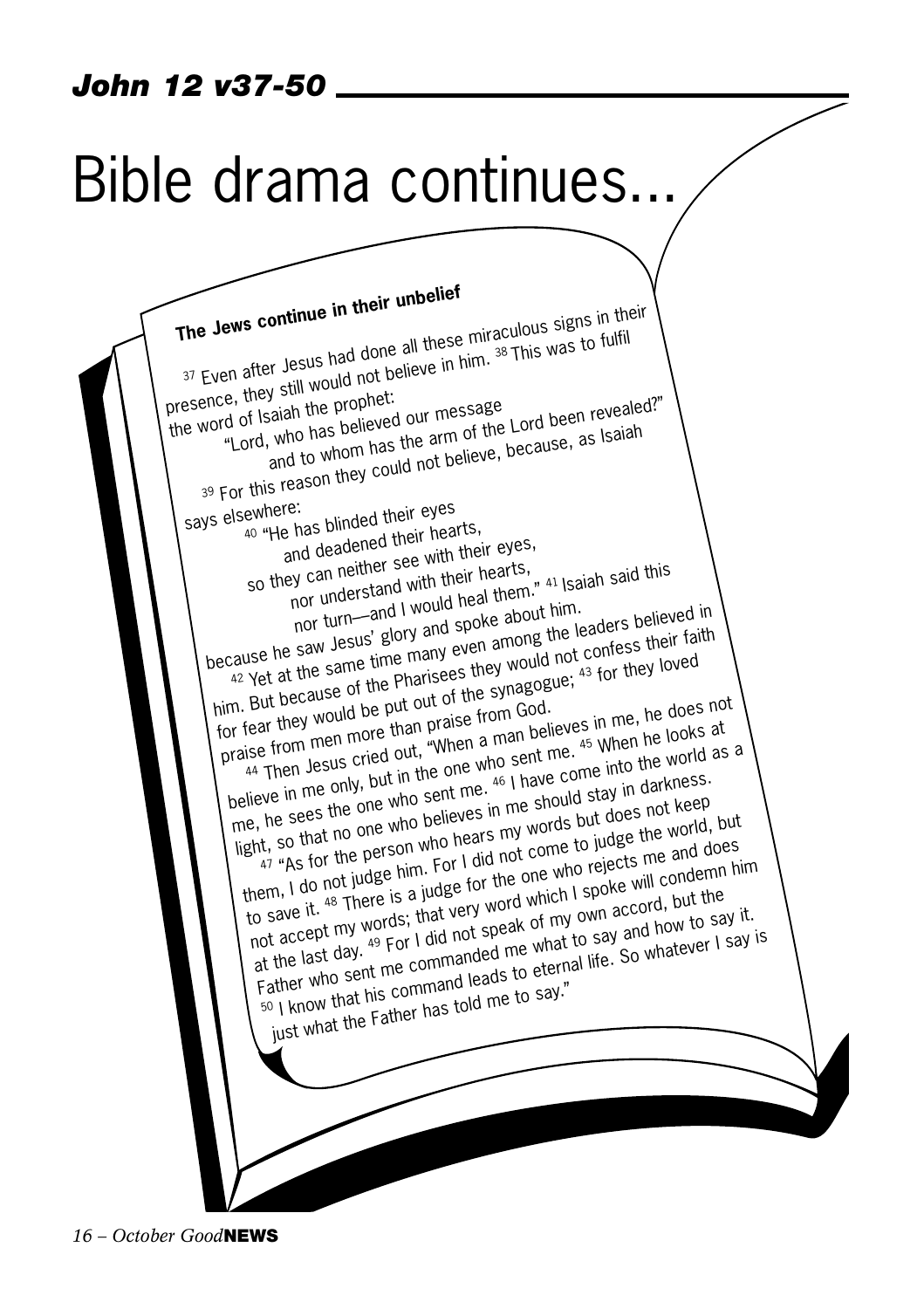### **Some say that John's Gospel is a powerful two–act drama. An interesting idea – let's use it as a working hypothesis for this month's study.**

John starts with a Prologue, remember, then 1v19 to the end of chapter 12 tell the story of Jesus' public ministry. Act Two would be chapters 13 to 20, recording Jesus' teaching to his followers, preparing them for his "glorification", ie his death and resurrection, which is the climax of the drama. Chapter 21 is then an epilogue.

On this view, the passage we're looking at serves as a resumé of Jesus' public ministry before the curtain comes down on Act One. Verses 37–40 are an expansion of 1v11 in the Prologue, then 44–50 repeat some key themes in Jesus' proclamation. Ideas of "seeing" and of light and darkness are prominent in John, and in verses 44–46, we have a recap from 8v12: the follower of Jesus comes out of darkness and into Jesus' light. By sad contrast, those who do not heed Jesus' words remain in the darkness and stand judged by their rejection of the Son of God.

John is obviously troubled that so many of his fellow–Jews had missed the boat – they had failed to become Jesus' followers despite the privilege of

witnessing his miraculous signs (v37). He reminds us that the people's blindness and hardness of heart had actually been foretold by God through the prophet Isaiah several centuries earlier. The prophecy of v39–40 may sound harsh, but it must be balanced by Jesus' promise in this same Gospel (6v37) that "whoever comes to me I will never drive away".

John never forgets to include the good news (v42) – that some even among the religious leaders had become believers. Elsewhere John tells us about two of them: Nicodemus and Joseph of Arimathea, and clearly there were others, all facing the dilemma of the cost of confessing their faith (read 7v45–52 to get the picture). We may sympathise with their position yet John says that they were missing out on praise from God – a play on words, because the Greek for "praise", doxa, is one of John's key words, usually translated "glory", as in v41 .

As elsewhere in John's Gospel, Jesus' words bring a challenge. The cost of confessing our faith may be high, but it is nothing compared with the eternal glory of life with Jesus. If this gospel is a two–act drama, perhaps we are meant to consider our response during the "intermission".

*Mike Gardiner*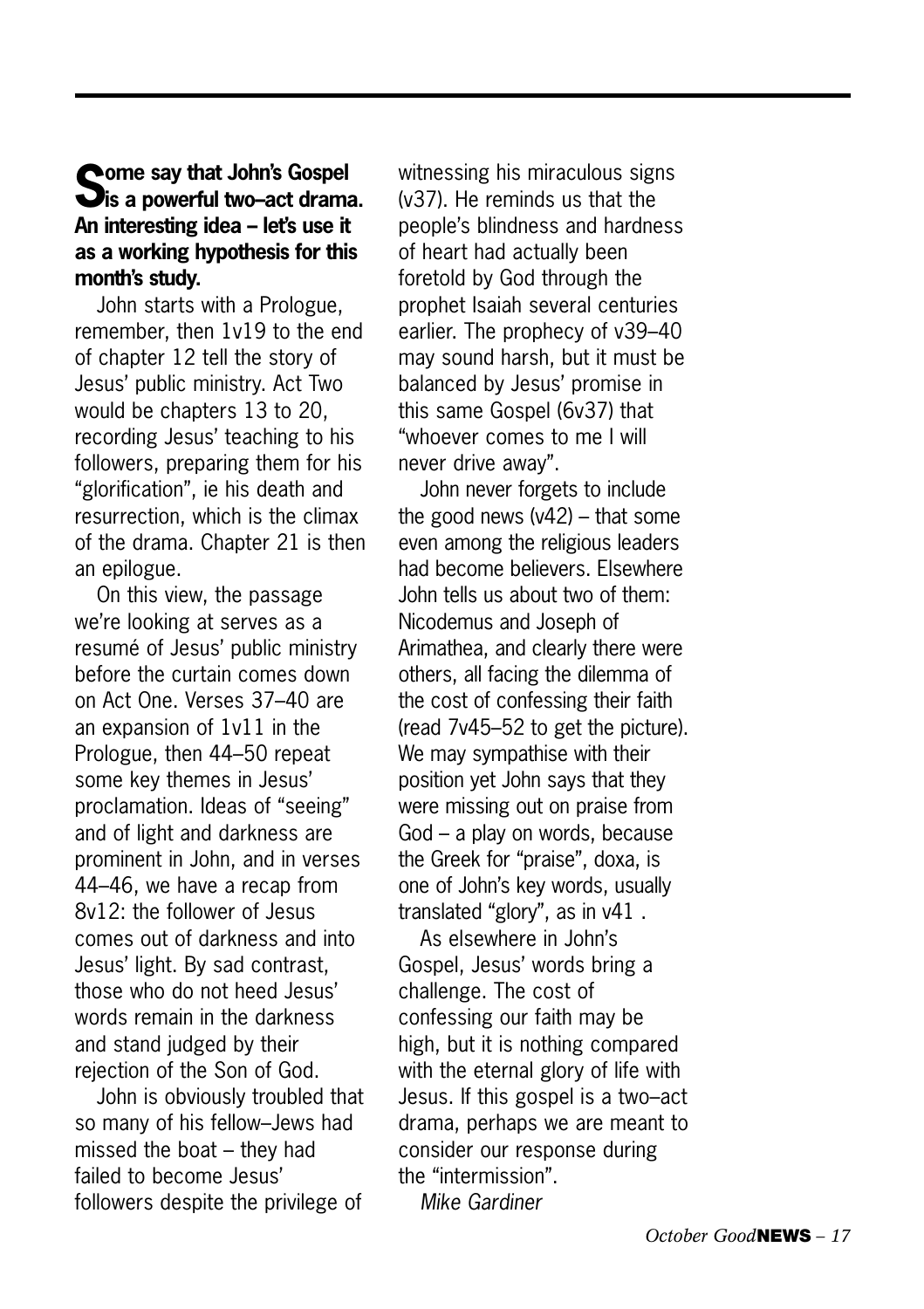## The return to the throne

**In our summer edition of GoodNEWS, we said a sad goodbye to our Missionary Tales feature – which had been a monthly diary entry, to us as a church, by Nikki Taylor. However, in a recent service you may have heard that Nikki now has new plans for the foreseeable future and, as a result, we welcome her back home to her regular feature – this time writing from Switzerland. Trudy Biersteker explains more about her work.**

**Nikki has been working for the past 3 years in Freetown, Sierra Leone with Mercy Ships New Steps Rehabilitation and Development Project. This project provides physical, financial and counselling services to those who are disabled.** 

Included in Nikki's role was setting up the computer network, giving technical support to the team of international and local staff, tutoring them in computer usage. She also managed the team accommodation and the reintegration of disabled children in schools programmes funded by UNICEF.

Her time in Sierra Leone finished in June and having thought that was her time finished with Mercy Ships, found that God had other ideas!

The international director for Mercy Ships New Steps, based in the their Swiss office, asked if she would be willing to come and assist them in raising funds and providing technical

and logistical support to her colleagues on the field in Sierra Leone.

The government of Sierra Leone has just given a piece of land for a permanent rehabilitation centre. At present they operate out of rented accommodation with very bad access for the disabled. So they are in the process of raising funds not only for the continuation of the programme but also for the building of the new centre. The director has been very ill after an operation and complications. They urgently needed someone who already knows the situation and has skills in organisation and administration. Nikki has agreed to cover the post for 3 months with a view to a further 3 months.

The cost of living in Switzerland is significantly higher than in Sierra Leone and Nikki has to raise her finances herself so if you wish to support her please pick up her letter (from Missions Display area) or see me. *Trudy Biersteker*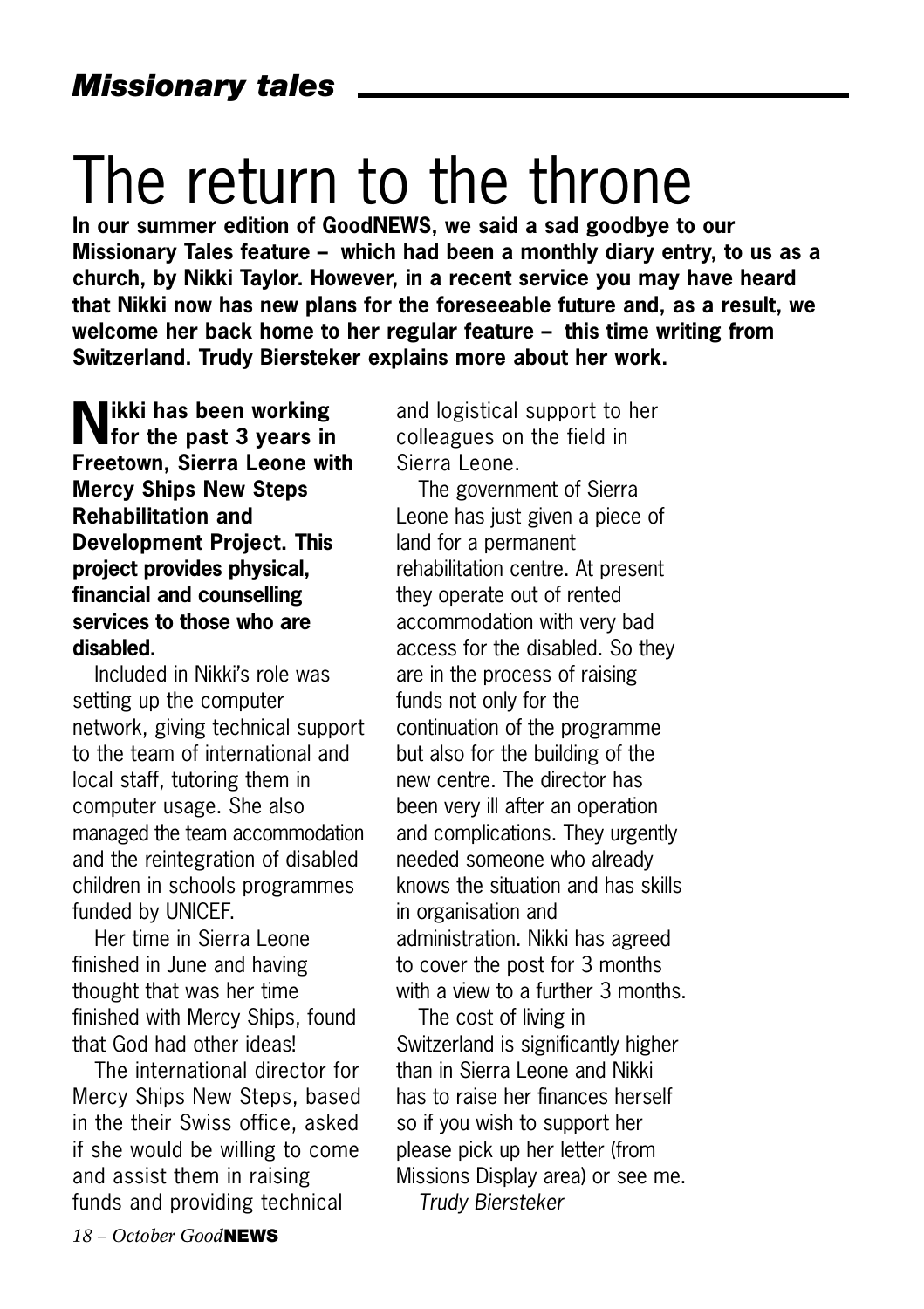

So Switzerland… I am looking forward to participating in the churches near Geneva and Lausanne – they are very lively! There is a big focus on youth ministry in the Mercy Ships base I am living at. It should be very different from Sierra Leone and my home in Shropshire. So I start with my new job on Monday… I am excited about what God has in store for me in this new place.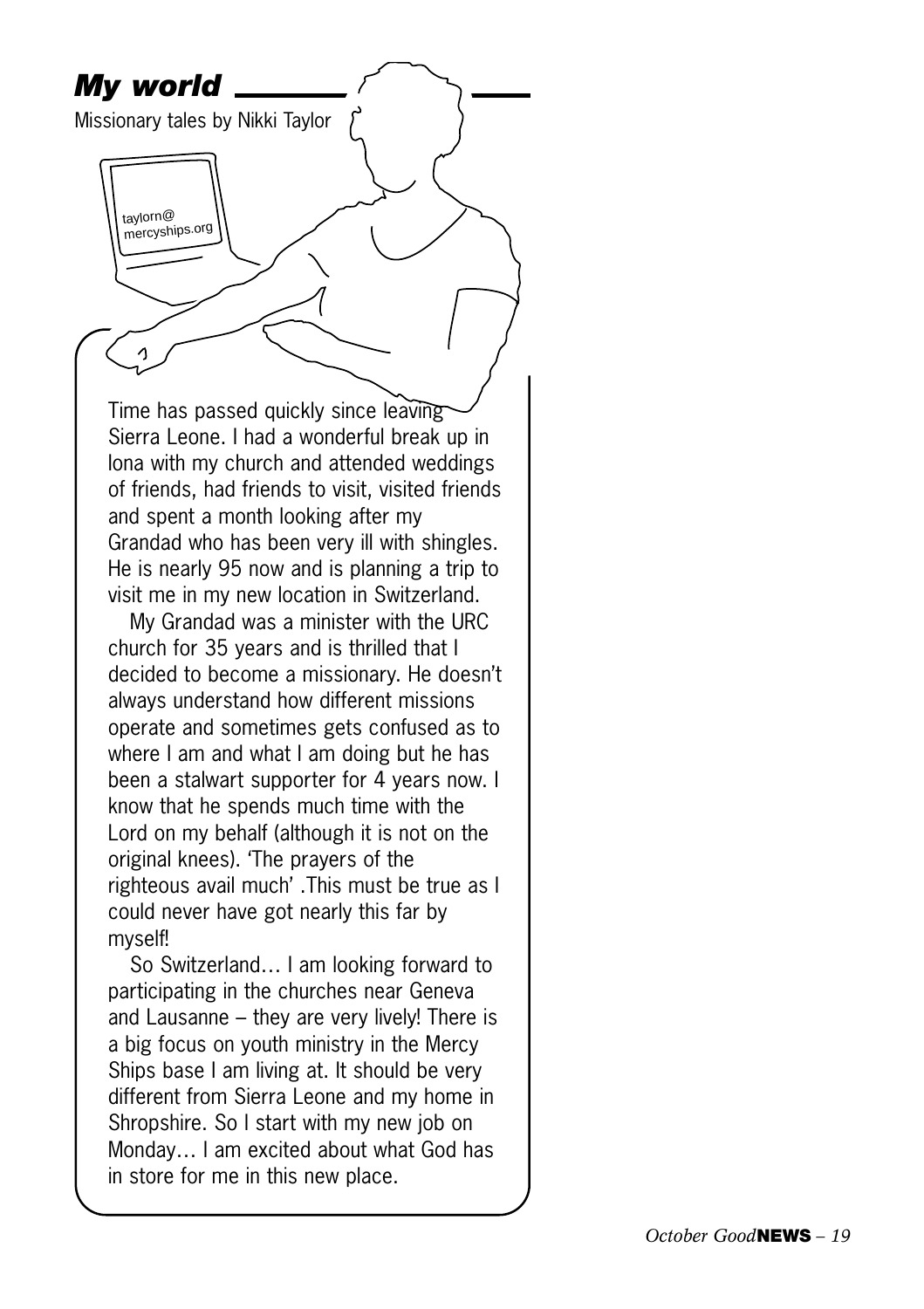# **He ploughs the fields and**

**When GoodNEWS got wind of the fact that Lindfield URC church member, Derrick Hillman, had a vintage tractor in his garage – we wanted more information! So we sent John Blake in to harvest some answers.** 

**JB:** Derrick, harvest over, farming thoughts turn to ploughing, ready for next years' cropping. Standing in your driveway is a restored old T20 Ferguson tractor. How old is it and why have you done this?

**DH:** The tractor is a 1951 model. This type of tractor was the earliest I drove on the farm, so it was restoring a bit of my farming history and background.

**JB:** How did you do this and how long did it take?

**DH:** This machine was a non–runner, very rusty, and needing some replacement parts, so I stripped it down, cleaning and freeing all its working parts, then painted it to its original colour grey. The whole process took me twelve months (part–time!).

**JB:** Lets go back in time! What started your interest in tractors and ploughing?

*20 – October Good***NEWS DH:** When I left school, I wanted to be involved in farming, in particular ploughing, as I came to realise it is the important basis for growing plants and crops on the land. Besides all this it is an interesting and satisfying job that develops into a skill and craft.

**JB:** You are a first class ploughman and have won many prizes at ploughing match competitions. Can you tell our readers when and where you first tried your hand at a competition, also the value you feel these competitions have even in today's much changed farming scene?

**DH:** My first competition match was the then Mid–Sussex Society's event at Borde Hill Estate in 1948 or '49. These traditional ploughing matches open the craft to increased skill for competitors and part of the farming scene to the public.

**JB:** So when and where are your first competitions this season?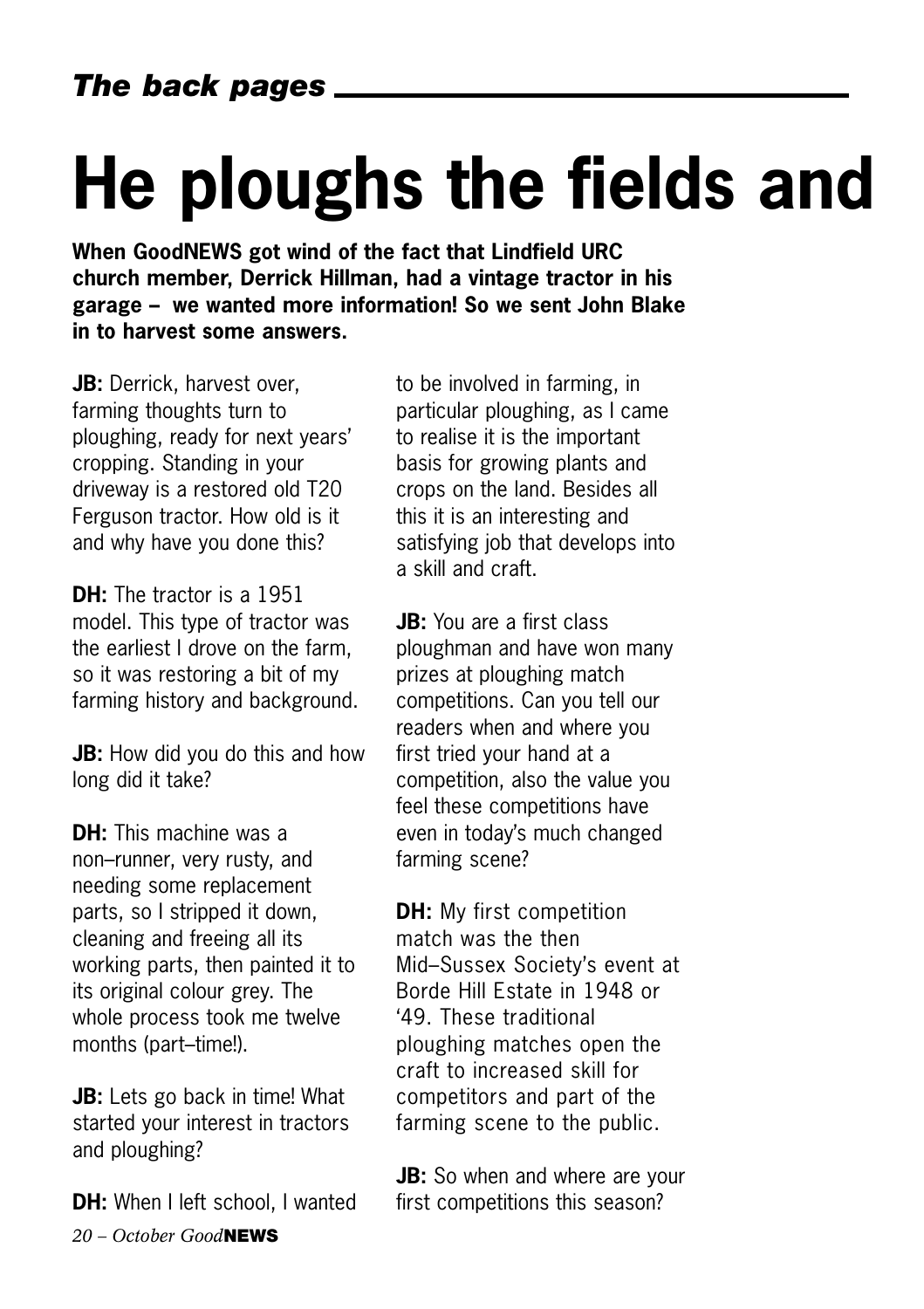## **scatters**

**DH:** I am planning to enter the Hurstpierpoint and Crowborough matches. My entry will be in the Vintage ploughing class, this means tractors of an age prior to 1960. This is now one of the largest classes at competitions.

**JB:** Finally, how do you see your acknowledged Christian faith in relation to the countryside, farming and in particular the skill needed to make a good job?

**DH:** I feel that through ploughing the Lord has taught me patience! Being a Christian helps me understand the countryside and God's creative continuing part in it.

**JB:** Thank you Derrick for that interesting discussion that opened up memories for me too!



### **HURSTPIERPOINT PLOUGHING MATCH**

If you wish to see Derrick and his tractor in action – he will be entering the Ploughing Match at Blackstone Grange Farm on Saturday 4th October.

For more information, speak to Derrick or visit the website: www.geocities.com/ploughingmatch

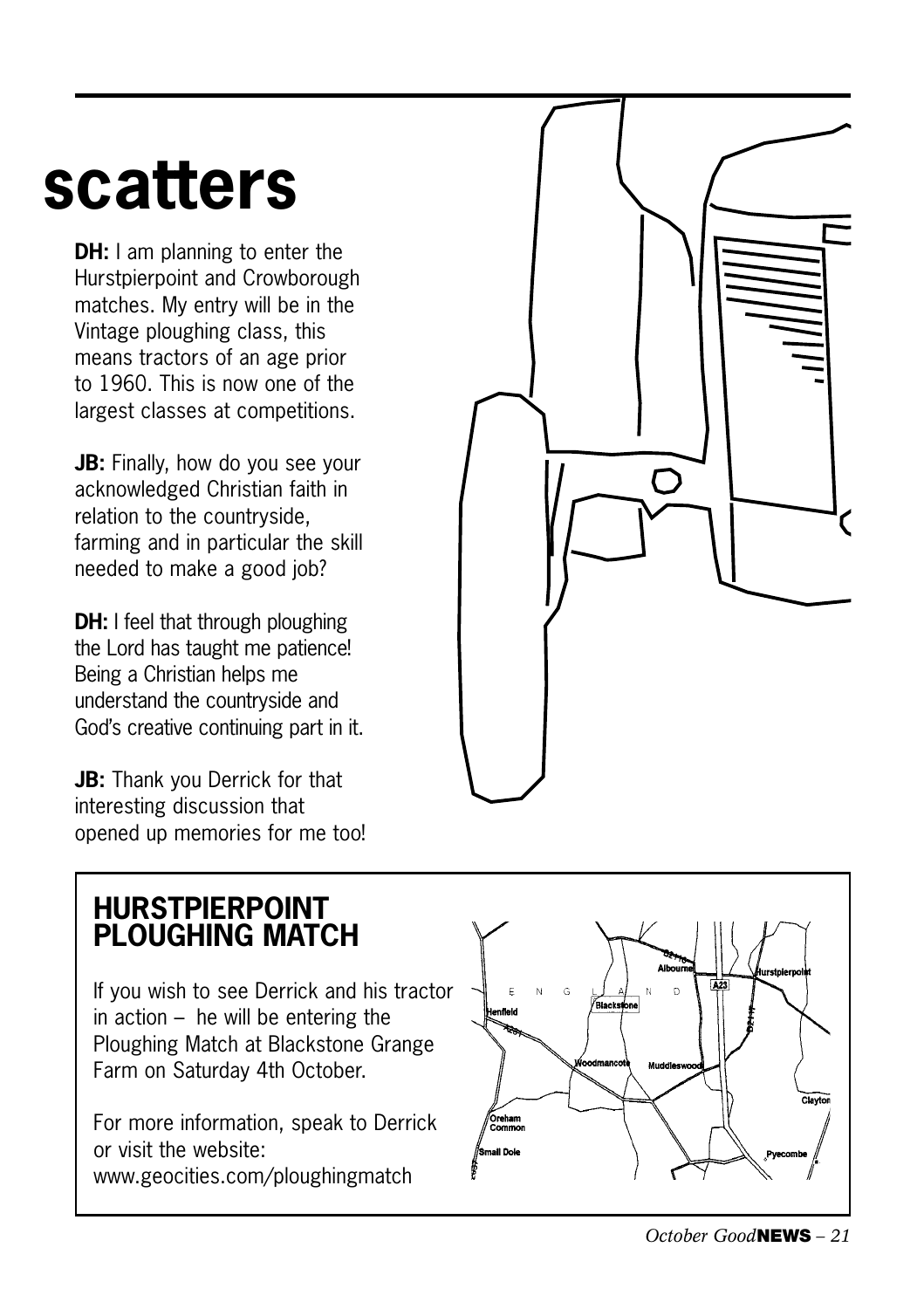## What on earth am I here for?

**Church secretary, Ron Goodenough, finds Rick Warren's follow-up book to 'The Purpose Driven Church' a must for anyone seeking God's direction in their lives.**

The above headline is the strap line for Rick Warren's latest book; **'The Purpose Driven Life'** and it is a 'must read' for every Christian who wants to grow and be effective in their witness and ministry – and even discover what their ministry is.

Rick Warren is the pastor of Saddleback Church in California but before you stop reading this review, THE BOOK IS NOT AMERICAN!! I believe it is one of the most important and significant books that have been written recently.

It's more than a book; it is a guide to a 40–day spiritual journey by the end of which you should know God's purpose for your life and understand the big picture.

Forty days was a very significant period of time in the bible for many people and the book is divided into 40 short chapters. The plan is to read a chapter a day and resist the temptation to read ahead!! There is a verse of scripture to memorise and a question to consider at the end of each chapter. The book is not heavy going but it is challenging. In

examining why we are here the book covers such subjects as; developing friendship with God, belonging to His family, becoming

like Christ, defeating temptation, discovering our gifts, serving and telling others.

To quote from the back cover of the book 'knowing God's purpose for creating you will reduce your stress, focus your

energy,

simplify your decisions, give meaning to your life and, most importantly, prepare you for eternity'.

I think it's fair to say we all need that. So get along to a Christian bookshop and buy your copy. Then find out who else is reading it and share with them, you'll find that helpful too. *Ron Goodenough*

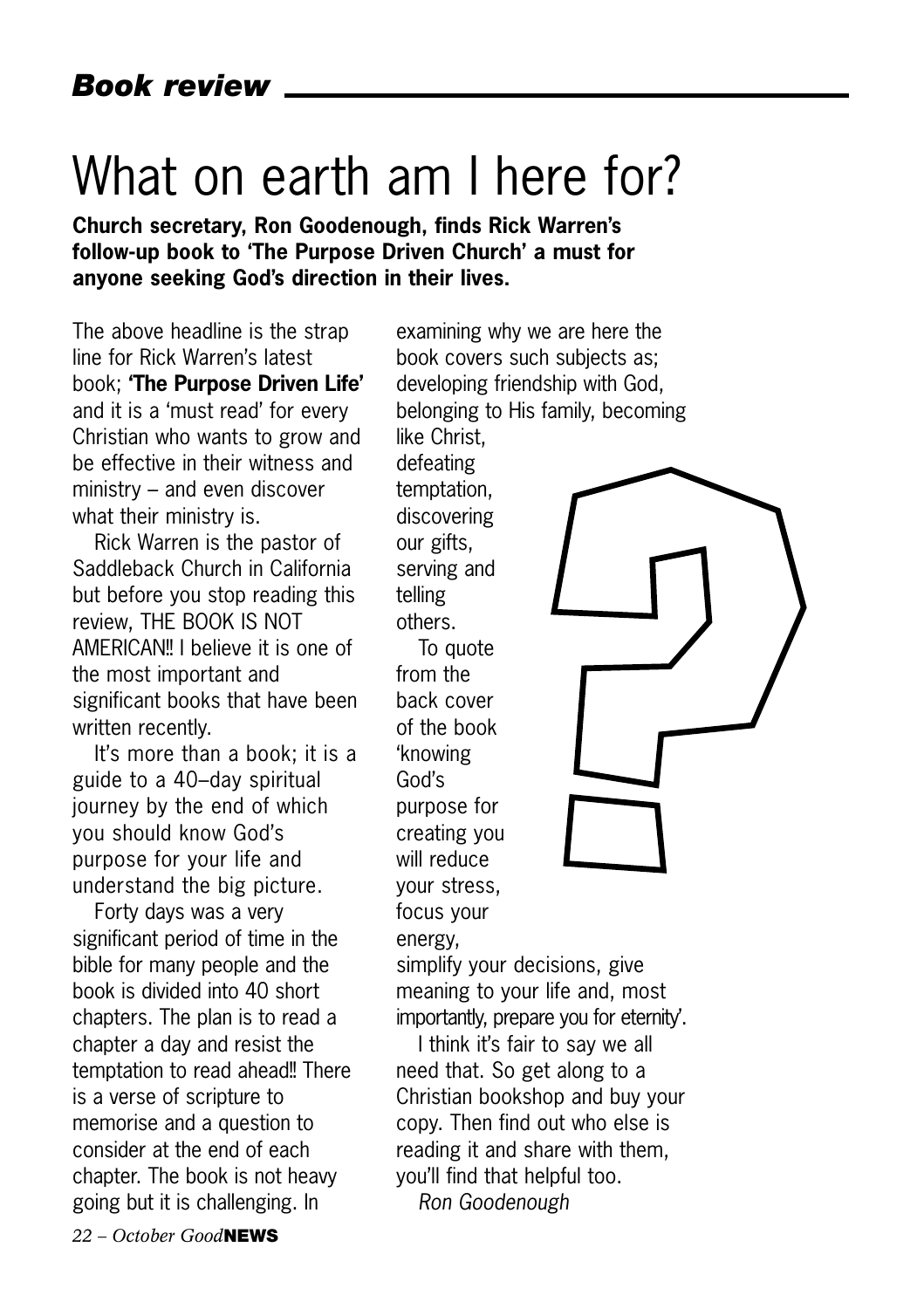## **A recipe for retirement**

**For a good many years now Peter 'Mac' (as he is affectionately known to some) has ministered to Lindfield URC at various times as part of his itinerant ministry. Some of you will remember when his wife, Kay, was our pastoral assistant in the early '90s. Of course, he was the moderator of national URC's General Assembly for a year, and he has travelled widely in the UK and further afield, particularly during that year of high office.** 

He was the Director of the URC's Conference Centre at Windermere for seven years, and latterly Director of Lomas House in Worthing. Now he has just retired. A number of us from Lindfield hope to attend the service to celebrate Peter's ministry to be held in Reigate on September 20th. (In fact, the Sunday Morning Singers have been asked to sing before the ceremony begins!) So, what food for thought can we give to Peter, and to any others reading this who may have just retired or are anticipating retirement?

- **R** reduce stress
- $E eniov$
- $T \text{tired}$ ? then rest
- **I** income less than before!
- **R** relax, be renewed & restored!
- **M** minister to those around you
- **E** exercise body, mind and spirit
- **N** neurotic and forgetful!
- **T** trust in God

Well, congratulations on your retirement, Peter! May God bless you and Kay as you seek His will as to how you might both serve Him in the future.

If you have been blessed with reaching that precious time of being retired, then see it as a gift from God; new opportunities; new experiences to enrich your life; frustrating and hard at times, yes, but God is always there to help you through the difficulties. Remember, God loves us and wants what is best for each one of us His children.

*Fo Tingley*

| <b>Flower Rota</b> |    |                                                                                                       |                                                                  |
|--------------------|----|-------------------------------------------------------------------------------------------------------|------------------------------------------------------------------|
|                    |    | Arranging                                                                                             | <b>Distributing</b>                                              |
|                    |    | Oct. 5 Heather Swann Sue Tester<br>12 Jessie Green<br>19 Mildred Taylor Betty Peter<br>26 Jean Baxter | Dorothy Foster<br>Jacqueline Wood                                |
|                    | 30 | Nov. 2 Ann Blake<br>9 Betty Billins<br>16 Sue Waller Heather Swann<br>23 Chris Caswell Sue Tester     | Iris Bingham<br>Fiona Tingley<br>Dorothy Forster Dorothy Forster |